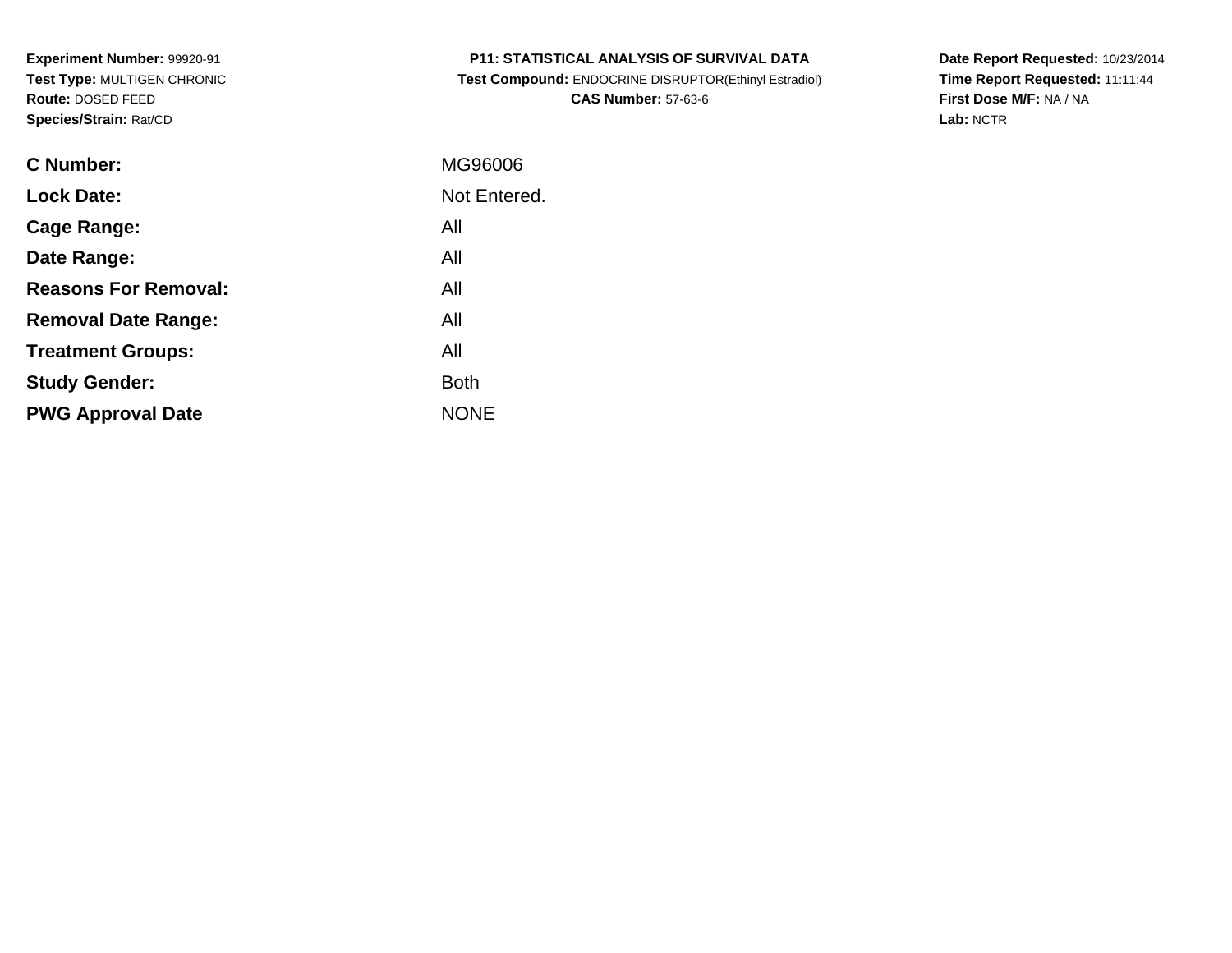## **P11: STATISTICAL ANALYSIS OF SURVIVAL DATA**

 **Test Compound:** ENDOCRINE DISRUPTOR(Ethinyl Estradiol)**CAS Number:** 57-63-6

**Date Report Requested:** 10/23/2014**Time Report Requested:** 11:11:44**First Dose M/F:** NA / NA**Lab:** NCTR

#### **Male RAT FIRST TERMINAL SACRIFICE AT 140 DAYSINDIVIDUAL SURVIVAL TIMES (DAYS)**

|                              |                     | INDIVIDUAL SURVIVAL TIMES (DAYS) |                    |  |
|------------------------------|---------------------|----------------------------------|--------------------|--|
| <b>DOSE = F0 CONTROL</b>     |                     |                                  |                    |  |
| TOTAL 25                     | UNCENSORED DEATHS 1 | CENSORED DEATHS 0                | <b>TERMINAL 24</b> |  |
| <b>UNCENSORED DEATH DAYS</b> |                     |                                  |                    |  |
| 139                          |                     |                                  |                    |  |
| <b>CENSORED DEATH DAYS</b>   |                     |                                  |                    |  |
| none                         |                     |                                  |                    |  |
| <b>DOSE = F1 CONTROL</b>     |                     |                                  |                    |  |
| TOTAL 25                     | UNCENSORED DEATHS 0 | <b>CENSORED DEATHS 0</b>         | <b>TERMINAL 25</b> |  |
| <b>UNCENSORED DEATH DAYS</b> |                     |                                  |                    |  |
| none                         |                     |                                  |                    |  |
| <b>CENSORED DEATH DAYS</b>   |                     |                                  |                    |  |
| none                         |                     |                                  |                    |  |
| <b>DOSE = F2 CONTROL</b>     |                     |                                  |                    |  |
| TOTAL 25                     | UNCENSORED DEATHS 0 | <b>CENSORED DEATHS 0</b>         | <b>TERMINAL 25</b> |  |
| <b>UNCENSORED DEATH DAYS</b> |                     |                                  |                    |  |
| none                         |                     |                                  |                    |  |
| <b>CENSORED DEATH DAYS</b>   |                     |                                  |                    |  |
| none                         |                     |                                  |                    |  |
| $DOSE = F3$ CONTROL          |                     |                                  |                    |  |
| TOTAL 25                     | UNCENSORED DEATHS 0 | <b>CENSORED DEATHS 0</b>         | <b>TERMINAL 25</b> |  |
| UNCENSORED DEATH DAYS        |                     |                                  |                    |  |
| none                         |                     |                                  |                    |  |
| <b>CENSORED DEATH DAYS</b>   |                     |                                  |                    |  |
| none                         |                     |                                  |                    |  |

(A) FIRST TERMINAL SACRIFICE

(B) THE FIRST ENTRY IS THE TREND TEST (TARONE, 1975) RESULT. SUBSEQUENT ENTRIES ARE THE RESULTS OF PAIRWISE TESTS (COX, 1972). NEGATIVE TRENDS ARE INDICATED BY "N".

(C) MEAN OF ALL UNCENSORED DEATHS PRIOR TO TERMINAL SACRIFICE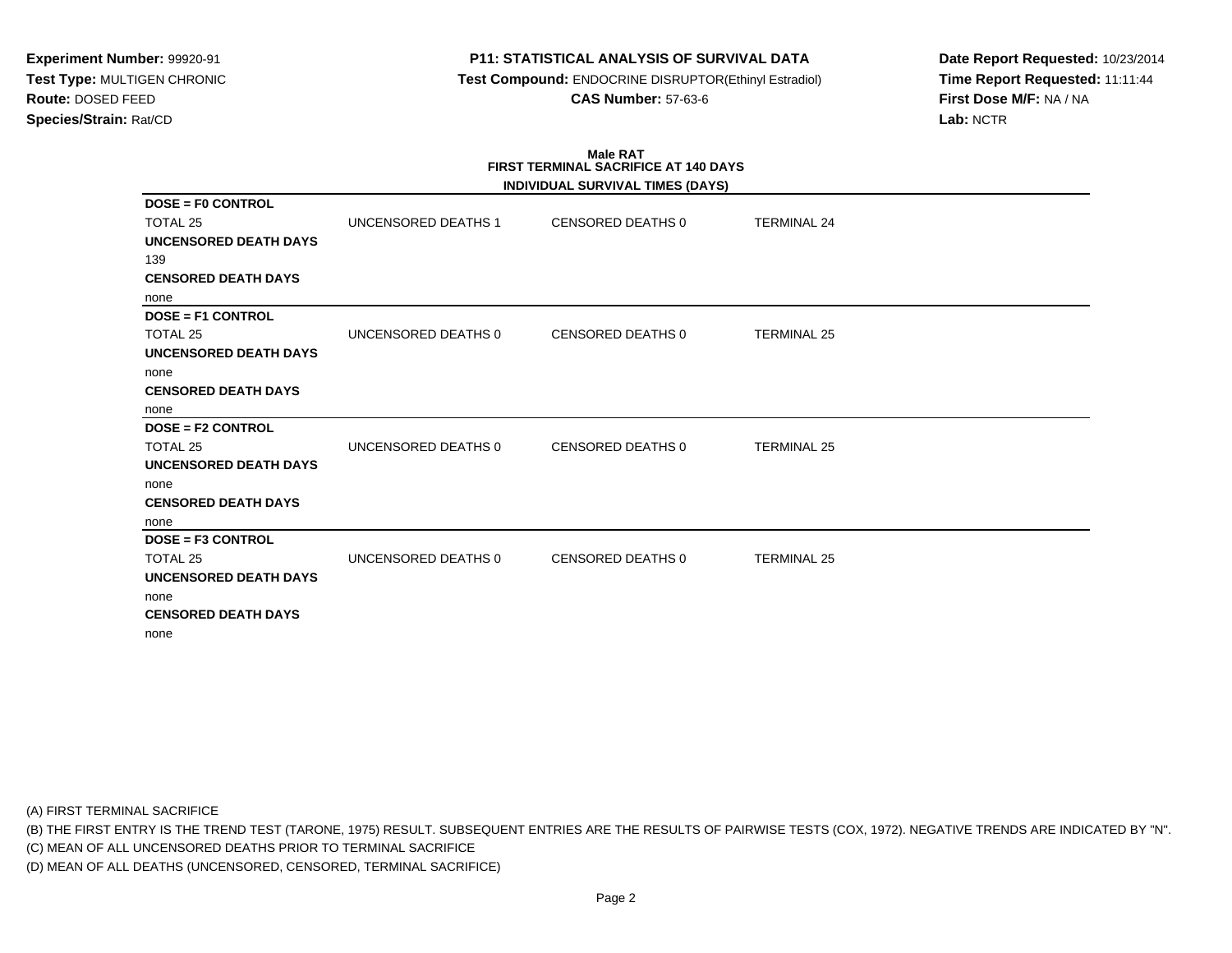## **P11: STATISTICAL ANALYSIS OF SURVIVAL DATA**

 **Test Compound:** ENDOCRINE DISRUPTOR(Ethinyl Estradiol)**CAS Number:** 57-63-6

**Date Report Requested:** 10/23/2014**Time Report Requested:** 11:11:44**First Dose M/F:** NA / NA**Lab:** NCTR

#### **Male RAT FIRST TERMINAL SACRIFICE AT 140 DAYSINDIVIDUAL SURVIVAL TIMES (DAYS)**

|                              |                     | INDIVIDUAL SURVIVAL TIMES (DAYS) |                    |  |
|------------------------------|---------------------|----------------------------------|--------------------|--|
| <b>DOSE = F4 CONTROL</b>     |                     |                                  |                    |  |
| TOTAL 25                     | UNCENSORED DEATHS 0 | CENSORED DEATHS 0                | <b>TERMINAL 25</b> |  |
| UNCENSORED DEATH DAYS        |                     |                                  |                    |  |
| none                         |                     |                                  |                    |  |
| <b>CENSORED DEATH DAYS</b>   |                     |                                  |                    |  |
| none                         |                     |                                  |                    |  |
| $DOSE = F4/2PPB TO CTRL$     |                     |                                  |                    |  |
| TOTAL 25                     | UNCENSORED DEATHS 0 | CENSORED DEATHS 0                | <b>TERMINAL 25</b> |  |
| <b>UNCENSORED DEATH DAYS</b> |                     |                                  |                    |  |
| none                         |                     |                                  |                    |  |
| <b>CENSORED DEATH DAYS</b>   |                     |                                  |                    |  |
| none                         |                     |                                  |                    |  |
| $DOSE = F4/10PPB TO CTRL$    |                     |                                  |                    |  |
| TOTAL 26                     | UNCENSORED DEATHS 1 | <b>CENSORED DEATHS 0</b>         | <b>TERMINAL 25</b> |  |
| <b>UNCENSORED DEATH DAYS</b> |                     |                                  |                    |  |
| 72                           |                     |                                  |                    |  |
| <b>CENSORED DEATH DAYS</b>   |                     |                                  |                    |  |
| none                         |                     |                                  |                    |  |
| $DOSE = F4/50PPB TO CTRL$    |                     |                                  |                    |  |
| TOTAL 25                     | UNCENSORED DEATHS 0 | CENSORED DEATHS 0                | <b>TERMINAL 25</b> |  |
| UNCENSORED DEATH DAYS        |                     |                                  |                    |  |
| none                         |                     |                                  |                    |  |
| <b>CENSORED DEATH DAYS</b>   |                     |                                  |                    |  |
| none                         |                     |                                  |                    |  |

(A) FIRST TERMINAL SACRIFICE

(B) THE FIRST ENTRY IS THE TREND TEST (TARONE, 1975) RESULT. SUBSEQUENT ENTRIES ARE THE RESULTS OF PAIRWISE TESTS (COX, 1972). NEGATIVE TRENDS ARE INDICATED BY "N".

(C) MEAN OF ALL UNCENSORED DEATHS PRIOR TO TERMINAL SACRIFICE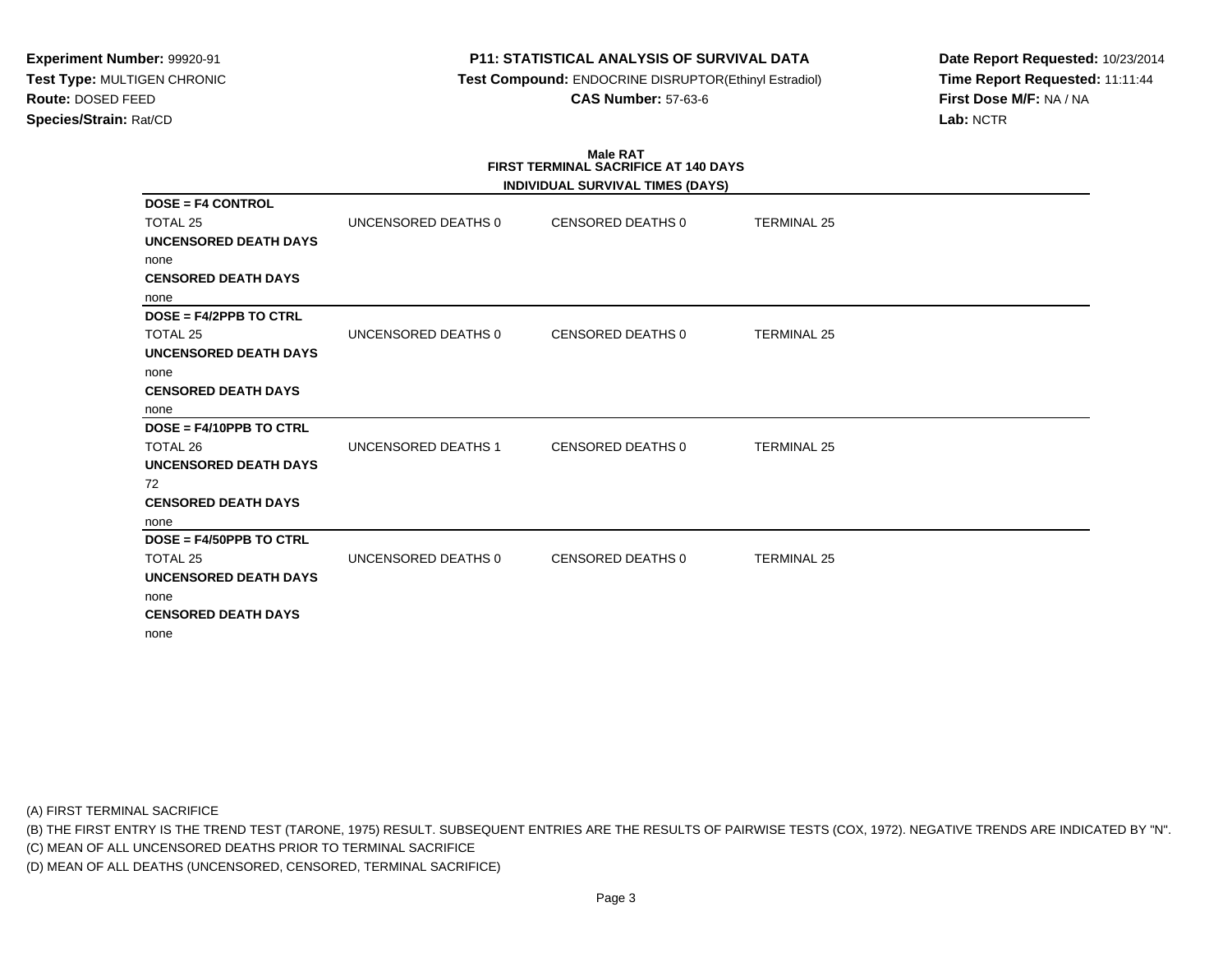## **P11: STATISTICAL ANALYSIS OF SURVIVAL DATA**

 **Test Compound:** ENDOCRINE DISRUPTOR(Ethinyl Estradiol)**CAS Number:** 57-63-6

**Date Report Requested:** 10/23/2014**Time Report Requested:** 11:11:44**First Dose M/F:** NA / NA**Lab:** NCTR

#### **Male RAT FIRST TERMINAL SACRIFICE AT 140 DAYSINDIVIDUAL SURVIVAL TIMES (DAYS)**

|                              |                     | INDIVIDUAL SURVIVAL TIMES (DAYS) |                    |  |
|------------------------------|---------------------|----------------------------------|--------------------|--|
| $DOSE = F0 2.0 PPB$          |                     |                                  |                    |  |
| TOTAL 25                     | UNCENSORED DEATHS 0 | CENSORED DEATHS 0                | <b>TERMINAL 25</b> |  |
| UNCENSORED DEATH DAYS        |                     |                                  |                    |  |
| none                         |                     |                                  |                    |  |
| <b>CENSORED DEATH DAYS</b>   |                     |                                  |                    |  |
| none                         |                     |                                  |                    |  |
| $DOSE = F12.0 PPB$           |                     |                                  |                    |  |
| TOTAL 25                     | UNCENSORED DEATHS 0 | CENSORED DEATHS 0                | <b>TERMINAL 25</b> |  |
| <b>UNCENSORED DEATH DAYS</b> |                     |                                  |                    |  |
| none                         |                     |                                  |                    |  |
| <b>CENSORED DEATH DAYS</b>   |                     |                                  |                    |  |
| none                         |                     |                                  |                    |  |
| $DOSE = F2 2.0 PPB$          |                     |                                  |                    |  |
| TOTAL 25                     | UNCENSORED DEATHS 0 | CENSORED DEATHS 0                | <b>TERMINAL 25</b> |  |
| <b>UNCENSORED DEATH DAYS</b> |                     |                                  |                    |  |
| none                         |                     |                                  |                    |  |
| <b>CENSORED DEATH DAYS</b>   |                     |                                  |                    |  |
| none                         |                     |                                  |                    |  |
| $DOSE = F3/2PPB TO CTRL$     |                     |                                  |                    |  |
| TOTAL 25                     | UNCENSORED DEATHS 0 | CENSORED DEATHS 0                | <b>TERMINAL 25</b> |  |
| UNCENSORED DEATH DAYS        |                     |                                  |                    |  |
| none                         |                     |                                  |                    |  |
| <b>CENSORED DEATH DAYS</b>   |                     |                                  |                    |  |
| none                         |                     |                                  |                    |  |

(A) FIRST TERMINAL SACRIFICE

(B) THE FIRST ENTRY IS THE TREND TEST (TARONE, 1975) RESULT. SUBSEQUENT ENTRIES ARE THE RESULTS OF PAIRWISE TESTS (COX, 1972). NEGATIVE TRENDS ARE INDICATED BY "N".

(C) MEAN OF ALL UNCENSORED DEATHS PRIOR TO TERMINAL SACRIFICE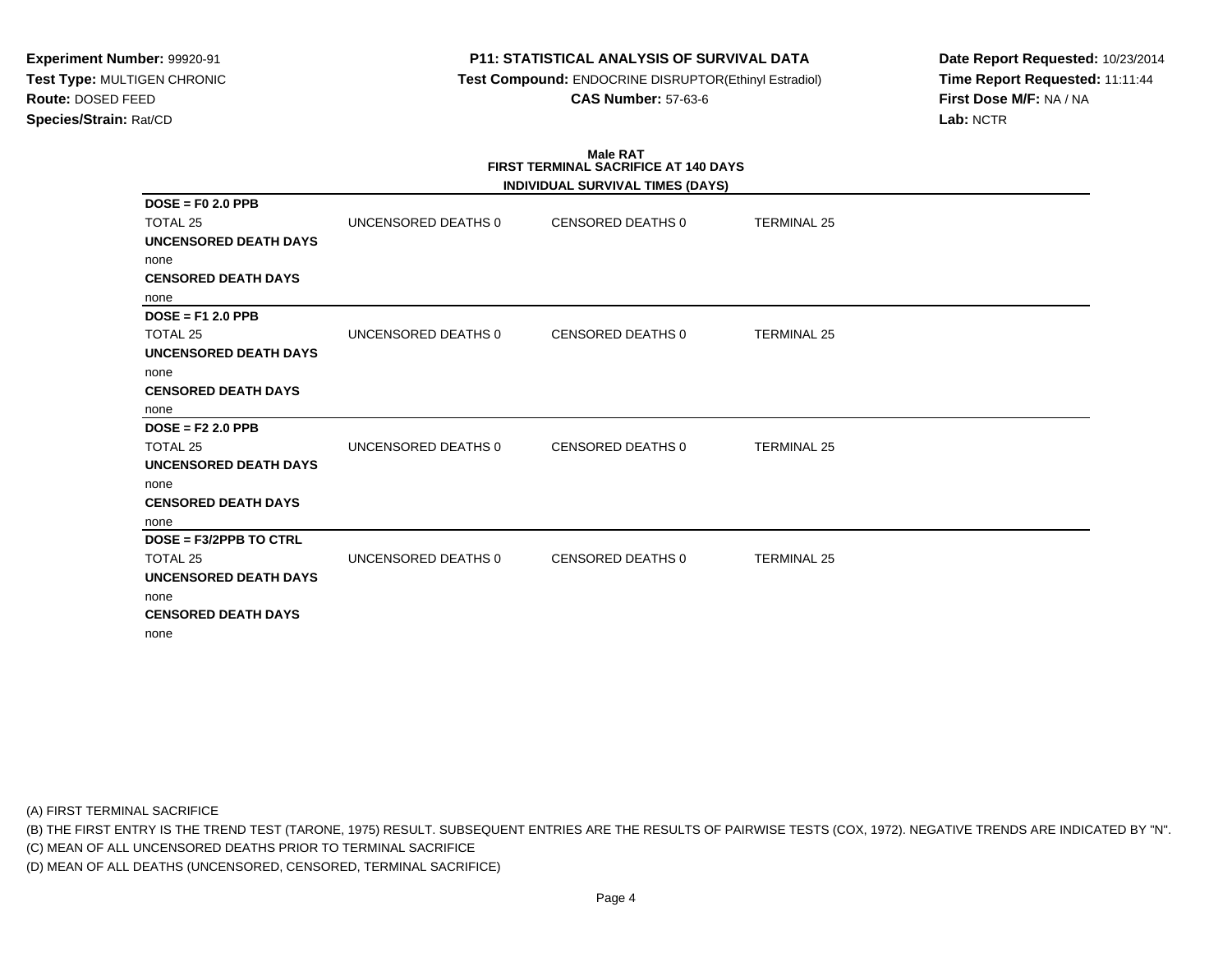## **P11: STATISTICAL ANALYSIS OF SURVIVAL DATA**

 **Test Compound:** ENDOCRINE DISRUPTOR(Ethinyl Estradiol)**CAS Number:** 57-63-6

**Date Report Requested:** 10/23/2014**Time Report Requested:** 11:11:44**First Dose M/F:** NA / NA**Lab:** NCTR

#### **Male RAT FIRST TERMINAL SACRIFICE AT 140 DAYSINDIVIDUAL SURVIVAL TIMES (DAYS)**

|                              |                     | INDIVIDUAL SURVIVAL TIMES (DAYS) |                    |  |
|------------------------------|---------------------|----------------------------------|--------------------|--|
| $DOSE = F0 10 PPB$           |                     |                                  |                    |  |
| TOTAL 25                     | UNCENSORED DEATHS 0 | <b>CENSORED DEATHS 0</b>         | <b>TERMINAL 25</b> |  |
| UNCENSORED DEATH DAYS        |                     |                                  |                    |  |
| none                         |                     |                                  |                    |  |
| <b>CENSORED DEATH DAYS</b>   |                     |                                  |                    |  |
| none                         |                     |                                  |                    |  |
| $DOSE = F1 10 PPB$           |                     |                                  |                    |  |
| TOTAL 25                     | UNCENSORED DEATHS 0 | <b>CENSORED DEATHS 0</b>         | <b>TERMINAL 25</b> |  |
| UNCENSORED DEATH DAYS        |                     |                                  |                    |  |
| none                         |                     |                                  |                    |  |
| <b>CENSORED DEATH DAYS</b>   |                     |                                  |                    |  |
| none                         |                     |                                  |                    |  |
| $DOSE = F2 10 PPB$           |                     |                                  |                    |  |
| TOTAL 25                     | UNCENSORED DEATHS 0 | <b>CENSORED DEATHS 0</b>         | <b>TERMINAL 25</b> |  |
| <b>UNCENSORED DEATH DAYS</b> |                     |                                  |                    |  |
| none                         |                     |                                  |                    |  |
| <b>CENSORED DEATH DAYS</b>   |                     |                                  |                    |  |
| none                         |                     |                                  |                    |  |
| DOSE = F3/10PPB TO CTRL      |                     |                                  |                    |  |
| TOTAL 25                     | UNCENSORED DEATHS 0 | <b>CENSORED DEATHS 0</b>         | <b>TERMINAL 25</b> |  |
| <b>UNCENSORED DEATH DAYS</b> |                     |                                  |                    |  |
| none                         |                     |                                  |                    |  |
| <b>CENSORED DEATH DAYS</b>   |                     |                                  |                    |  |
| none                         |                     |                                  |                    |  |

(A) FIRST TERMINAL SACRIFICE

(B) THE FIRST ENTRY IS THE TREND TEST (TARONE, 1975) RESULT. SUBSEQUENT ENTRIES ARE THE RESULTS OF PAIRWISE TESTS (COX, 1972). NEGATIVE TRENDS ARE INDICATED BY "N".

(C) MEAN OF ALL UNCENSORED DEATHS PRIOR TO TERMINAL SACRIFICE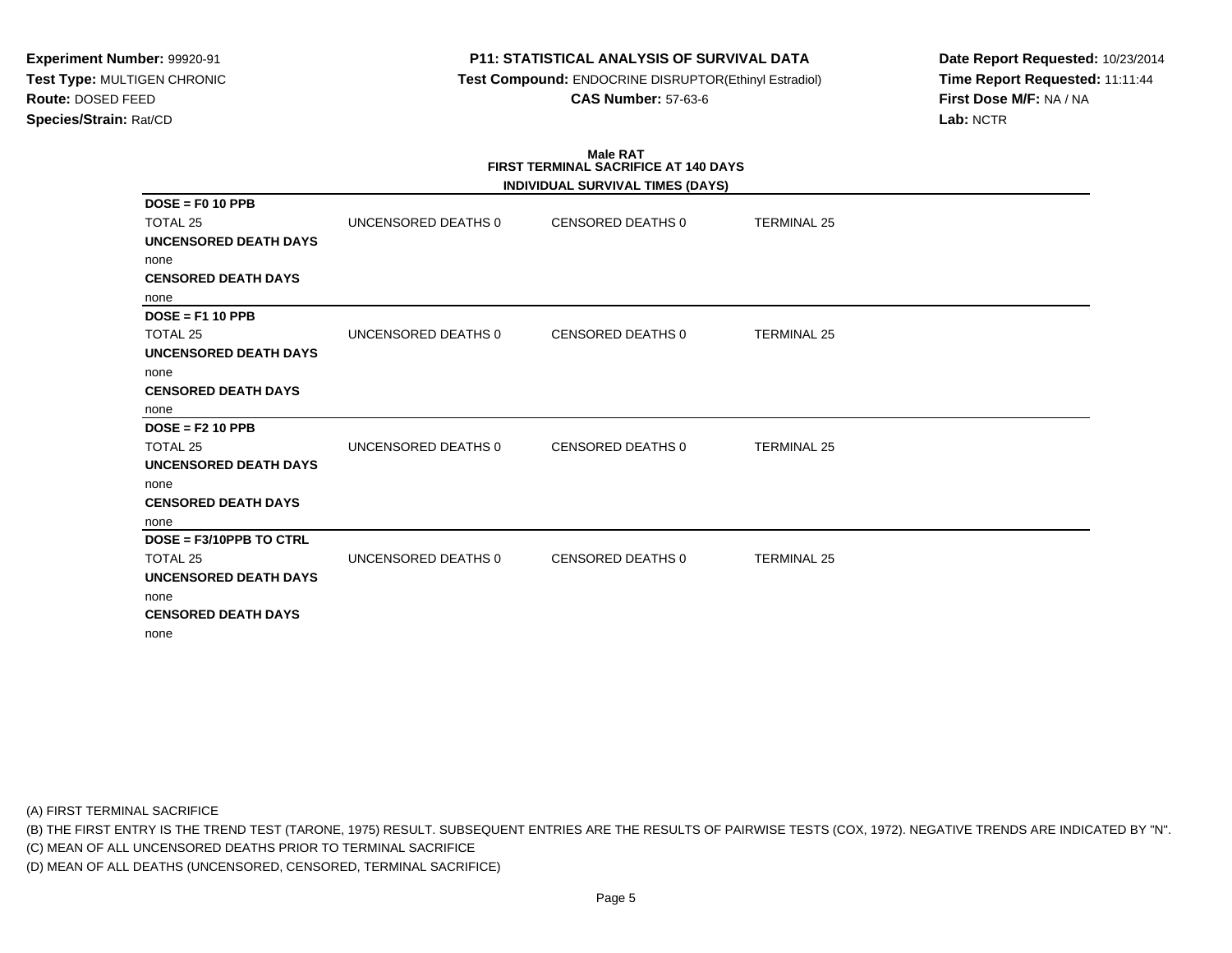## **P11: STATISTICAL ANALYSIS OF SURVIVAL DATA**

 **Test Compound:** ENDOCRINE DISRUPTOR(Ethinyl Estradiol)**CAS Number:** 57-63-6

**Date Report Requested:** 10/23/2014**Time Report Requested:** 11:11:44**First Dose M/F:** NA / NA**Lab:** NCTR

# **Male RATFIRST TERMINAL SACRIFICE AT 140 DAYS**

| INDIVIDUAL SURVIVAL TIMES (DAYS) |                            |                          |                    |  |  |  |
|----------------------------------|----------------------------|--------------------------|--------------------|--|--|--|
| $DOSE = F0 50 PPB$               |                            |                          |                    |  |  |  |
| TOTAL 26                         | <b>UNCENSORED DEATHS 1</b> | CENSORED DEATHS 0        | <b>TERMINAL 25</b> |  |  |  |
| UNCENSORED DEATH DAYS            |                            |                          |                    |  |  |  |
| 63                               |                            |                          |                    |  |  |  |
| <b>CENSORED DEATH DAYS</b>       |                            |                          |                    |  |  |  |
| none                             |                            |                          |                    |  |  |  |
| $DOSE = F150 PPB$                |                            |                          |                    |  |  |  |
| TOTAL 26                         | UNCENSORED DEATHS 1        | <b>CENSORED DEATHS 0</b> | <b>TERMINAL 25</b> |  |  |  |
| <b>UNCENSORED DEATH DAYS</b>     |                            |                          |                    |  |  |  |
| 98                               |                            |                          |                    |  |  |  |
| <b>CENSORED DEATH DAYS</b>       |                            |                          |                    |  |  |  |
| none                             |                            |                          |                    |  |  |  |
| $DOSE = F2 50 PPB$               |                            |                          |                    |  |  |  |
| TOTAL <sub>25</sub>              | UNCENSORED DEATHS 0        | <b>CENSORED DEATHS 0</b> | <b>TERMINAL 25</b> |  |  |  |
| UNCENSORED DEATH DAYS            |                            |                          |                    |  |  |  |
| none                             |                            |                          |                    |  |  |  |
| <b>CENSORED DEATH DAYS</b>       |                            |                          |                    |  |  |  |
| none                             |                            |                          |                    |  |  |  |
| DOSE = F3/50PPB TO CTRL          |                            |                          |                    |  |  |  |
| TOTAL 25                         | UNCENSORED DEATHS 0        | <b>CENSORED DEATHS 0</b> | <b>TERMINAL 25</b> |  |  |  |
| <b>UNCENSORED DEATH DAYS</b>     |                            |                          |                    |  |  |  |
| none                             |                            |                          |                    |  |  |  |
| <b>CENSORED DEATH DAYS</b>       |                            |                          |                    |  |  |  |
| none                             |                            |                          |                    |  |  |  |

(A) FIRST TERMINAL SACRIFICE

(B) THE FIRST ENTRY IS THE TREND TEST (TARONE, 1975) RESULT. SUBSEQUENT ENTRIES ARE THE RESULTS OF PAIRWISE TESTS (COX, 1972). NEGATIVE TRENDS ARE INDICATED BY "N".

(C) MEAN OF ALL UNCENSORED DEATHS PRIOR TO TERMINAL SACRIFICE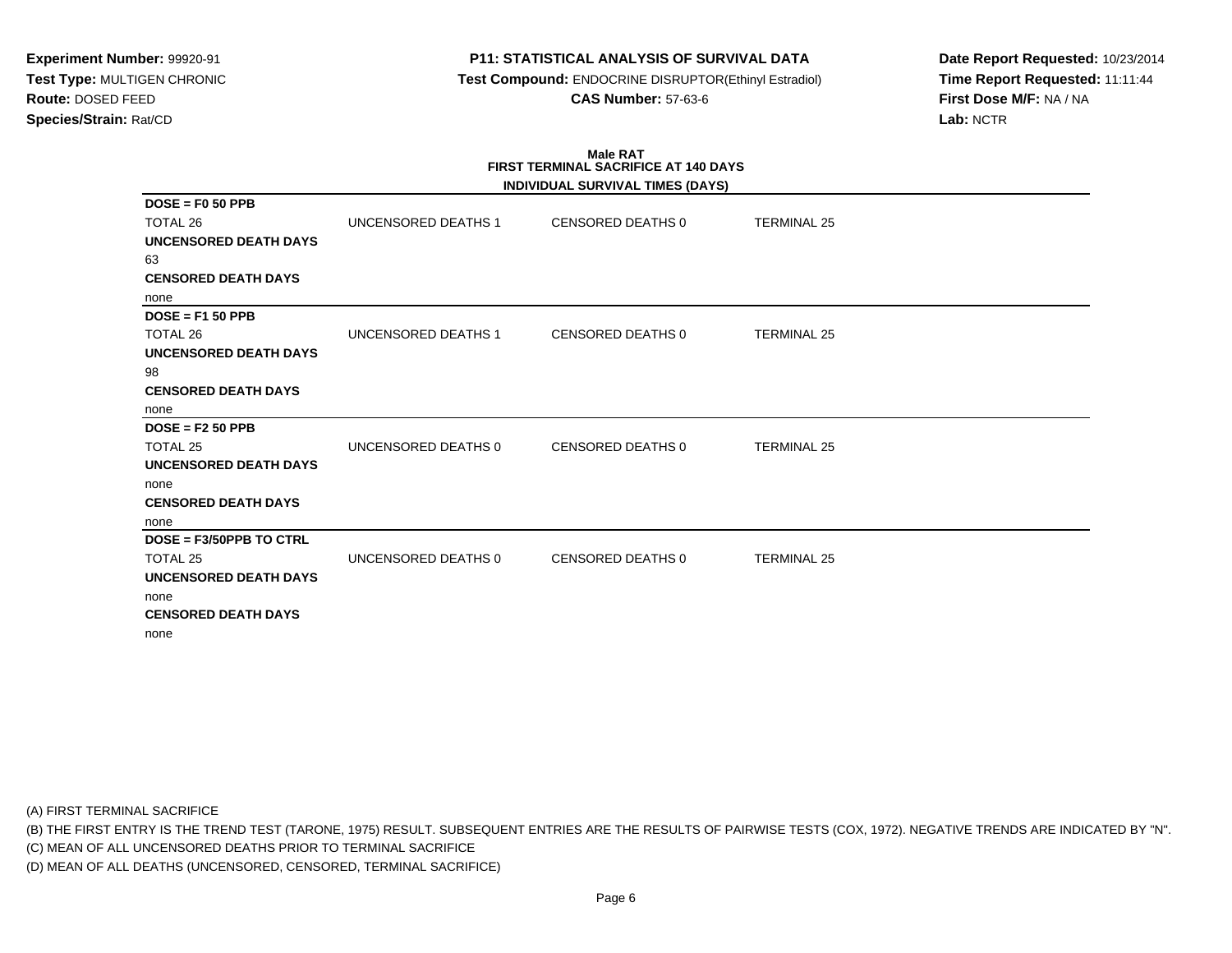### **P11: STATISTICAL ANALYSIS OF SURVIVAL DATA**

**Test Compound:** ENDOCRINE DISRUPTOR(Ethinyl Estradiol)

**CAS Number:** 57-63-6

**Date Report Requested:** 10/23/2014**Time Report Requested:** 11:11:44**First Dose M/F:** NA / NA**Lab:** NCTR

### **Male RATFIRST TERMINAL SACRIFICE AT 140 DAYS**

### **KAPLAN-MEIER SURVIVAL PROBABILITY ESTIMATES (%)**

| <b>DOSE</b>             | TIME (DAYS) |       |       |       |       |       |       |       |       |        |
|-------------------------|-------------|-------|-------|-------|-------|-------|-------|-------|-------|--------|
|                         | 14          | 28    | 42    | 56    | 70    | 84    | 98    | 112   | 126   | 140(A) |
| <b>F0 CONTROL</b>       | 100.0       | 100.0 | 100.0 | 100.0 | 100.0 | 100.0 | 100.0 | 100.0 | 100.0 | 96.0   |
| <b>F1 CONTROL</b>       | 100.0       | 100.0 | 100.0 | 100.0 | 100.0 | 100.0 | 100.0 | 100.0 | 100.0 | 100.0  |
| <b>F2 CONTROL</b>       | 100.0       | 100.0 | 100.0 | 100.0 | 100.0 | 100.0 | 100.0 | 100.0 | 100.0 | 100.0  |
| <b>F3 CONTROL</b>       | 100.0       | 100.0 | 100.0 | 100.0 | 100.0 | 100.0 | 100.0 | 100.0 | 100.0 | 100.0  |
| <b>F4 CONTROL</b>       | 100.0       | 100.0 | 100.0 | 100.0 | 100.0 | 100.0 | 100.0 | 100.0 | 100.0 | 100.0  |
| <b>F4/2PPB TO CTRL</b>  | 100.0       | 100.0 | 100.0 | 100.0 | 100.0 | 100.0 | 100.0 | 100.0 | 100.0 | 100.0  |
| F4/10PPB TO CTRL        | 100.0       | 100.0 | 100.0 | 100.0 | 100.0 | 96.2  | 96.2  | 96.2  | 96.2  | 96.2   |
| <b>F4/50PPB TO CTRL</b> | 100.0       | 100.0 | 100.0 | 100.0 | 100.0 | 100.0 | 100.0 | 100.0 | 100.0 | 100.0  |
| F0 2.0 PPB              | 100.0       | 100.0 | 100.0 | 100.0 | 100.0 | 100.0 | 100.0 | 100.0 | 100.0 | 100.0  |
| F1 2.0 PPB              | 100.0       | 100.0 | 100.0 | 100.0 | 100.0 | 100.0 | 100.0 | 100.0 | 100.0 | 100.0  |
| F2 2.0 PPB              | 100.0       | 100.0 | 100.0 | 100.0 | 100.0 | 100.0 | 100.0 | 100.0 | 100.0 | 100.0  |
| <b>F3/2PPB TO CTRL</b>  | 100.0       | 100.0 | 100.0 | 100.0 | 100.0 | 100.0 | 100.0 | 100.0 | 100.0 | 100.0  |
| <b>F0 10 PPB</b>        | 100.0       | 100.0 | 100.0 | 100.0 | 100.0 | 100.0 | 100.0 | 100.0 | 100.0 | 100.0  |
| F1 10 PPB               | 100.0       | 100.0 | 100.0 | 100.0 | 100.0 | 100.0 | 100.0 | 100.0 | 100.0 | 100.0  |
| <b>F2 10 PPB</b>        | 100.0       | 100.0 | 100.0 | 100.0 | 100.0 | 100.0 | 100.0 | 100.0 | 100.0 | 100.0  |
| <b>F3/10PPB TO CTRL</b> | 100.0       | 100.0 | 100.0 | 100.0 | 100.0 | 100.0 | 100.0 | 100.0 | 100.0 | 100.0  |
| <b>F0 50 PPB</b>        | 100.0       | 100.0 | 100.0 | 100.0 | 96.2  | 96.2  | 96.2  | 96.2  | 96.2  | 96.2   |
| F1 50 PPB               | 100.0       | 100.0 | 100.0 | 100.0 | 100.0 | 100.0 | 96.2  | 96.2  | 96.2  | 96.2   |
| <b>F2 50 PPB</b>        | 100.0       | 100.0 | 100.0 | 100.0 | 100.0 | 100.0 | 100.0 | 100.0 | 100.0 | 100.0  |
| <b>F3/50PPB TO CTRL</b> | 100.0       | 100.0 | 100.0 | 100.0 | 100.0 | 100.0 | 100.0 | 100.0 | 100.0 | 100.0  |

(A) FIRST TERMINAL SACRIFICE

(B) THE FIRST ENTRY IS THE TREND TEST (TARONE, 1975) RESULT. SUBSEQUENT ENTRIES ARE THE RESULTS OF PAIRWISE TESTS (COX, 1972). NEGATIVE TRENDS ARE INDICATED BY "N".

(C) MEAN OF ALL UNCENSORED DEATHS PRIOR TO TERMINAL SACRIFICE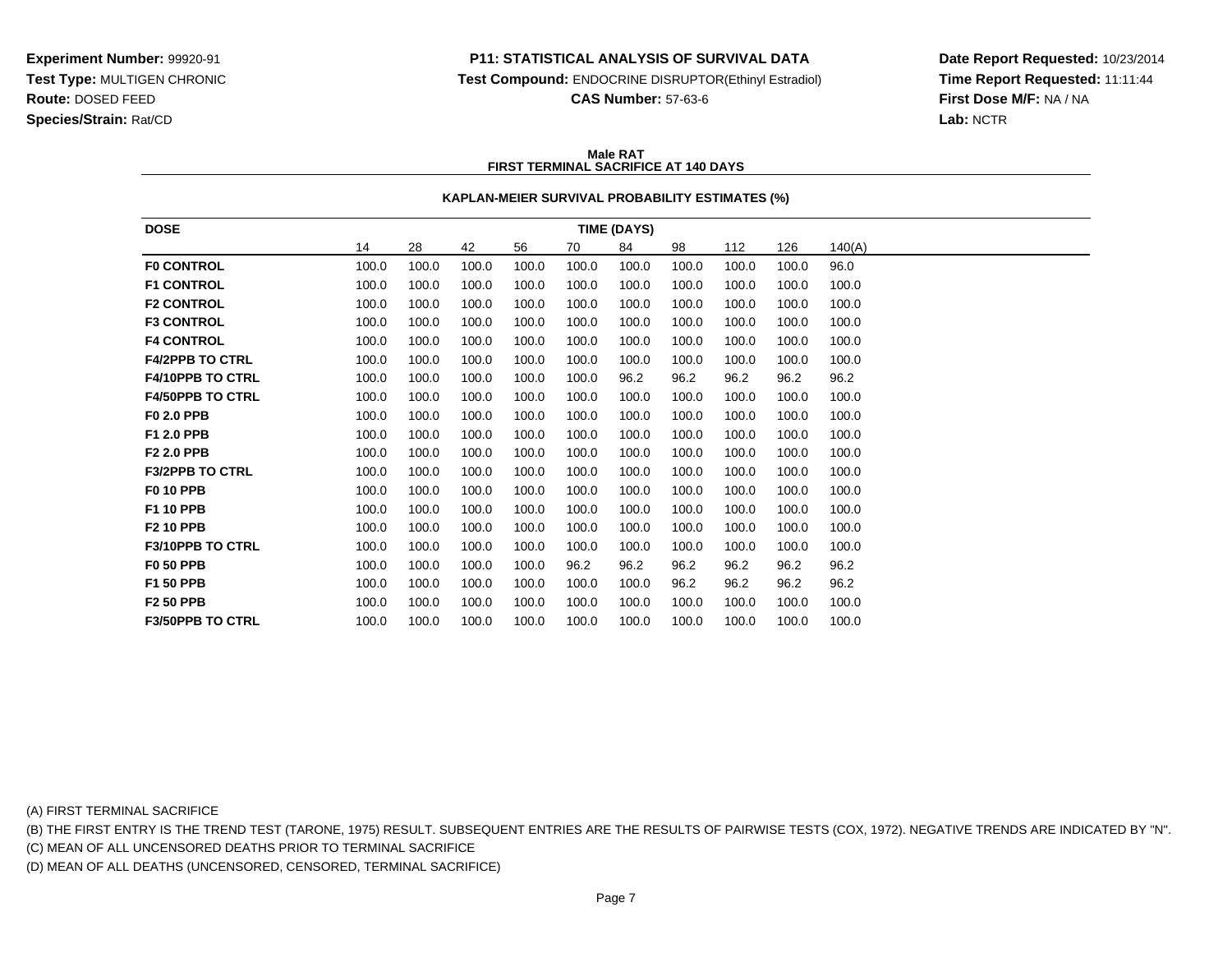## **P11: STATISTICAL ANALYSIS OF SURVIVAL DATA**

**Test Compound:** ENDOCRINE DISRUPTOR(Ethinyl Estradiol)

**CAS Number:** 57-63-6

**Date Report Requested:** 10/23/2014**Time Report Requested:** 11:11:44**First Dose M/F:** NA / NA**Lab:** NCTR

### **Male RATFIRST TERMINAL SACRIFICE AT 140 DAYS**

## **SURVIVAL SUMMARY STATISTICS**

| <b>DOSE</b>                           | <b>FO CONTROL</b> | <b>F1 CONTROL</b>                                                                                                                                                                                                                                                                                                                                                                                                                                                                      | <b>F2 CONTROL</b> | <b>F3 CONTROL</b>  |  |
|---------------------------------------|-------------------|----------------------------------------------------------------------------------------------------------------------------------------------------------------------------------------------------------------------------------------------------------------------------------------------------------------------------------------------------------------------------------------------------------------------------------------------------------------------------------------|-------------------|--------------------|--|
| SURVIVAL AT END OF STUDY              | 96.0%             | 100.0%                                                                                                                                                                                                                                                                                                                                                                                                                                                                                 | 100.0%            | 100.0%             |  |
| (KAPLAN-MEIER)                        |                   |                                                                                                                                                                                                                                                                                                                                                                                                                                                                                        |                   |                    |  |
| <b>SIGNIFICANCE (B)</b>               | $P=0.433$         | $\begin{array}{cccccccccccccc} \multicolumn{2}{c}{} & \multicolumn{2}{c}{} & \multicolumn{2}{c}{} & \multicolumn{2}{c}{} & \multicolumn{2}{c}{} & \multicolumn{2}{c}{} & \multicolumn{2}{c}{} & \multicolumn{2}{c}{} & \multicolumn{2}{c}{} & \multicolumn{2}{c}{} & \multicolumn{2}{c}{} & \multicolumn{2}{c}{} & \multicolumn{2}{c}{} & \multicolumn{2}{c}{} & \multicolumn{2}{c}{} & \multicolumn{2}{c}{} & \multicolumn{2}{c}{} & \multicolumn{2}{c}{} & \multicolumn{2}{c}{} & \$ | -----             | $- - - - -$        |  |
| (LIFE TABLE)                          |                   |                                                                                                                                                                                                                                                                                                                                                                                                                                                                                        |                   |                    |  |
| <b>MEAN DAY OF NATURAL DEATHS (C)</b> | 139.0             |                                                                                                                                                                                                                                                                                                                                                                                                                                                                                        |                   |                    |  |
| (STANDARD ERROR)                      | $\left( .\right)$ |                                                                                                                                                                                                                                                                                                                                                                                                                                                                                        | (.)               | $\left( . \right)$ |  |
| <b>MEAN LIFE SPAN (D)</b>             | 140.0             | 140.0                                                                                                                                                                                                                                                                                                                                                                                                                                                                                  | 140.0             | 140.0              |  |
| (STANDARD ERROR)                      | (0.0)             | (0.0)                                                                                                                                                                                                                                                                                                                                                                                                                                                                                  | (0.0)             | (0.0)              |  |

(A) FIRST TERMINAL SACRIFICE

(B) THE FIRST ENTRY IS THE TREND TEST (TARONE, 1975) RESULT. SUBSEQUENT ENTRIES ARE THE RESULTS OF PAIRWISE TESTS (COX, 1972). NEGATIVE TRENDS ARE INDICATED BY "N".

(C) MEAN OF ALL UNCENSORED DEATHS PRIOR TO TERMINAL SACRIFICE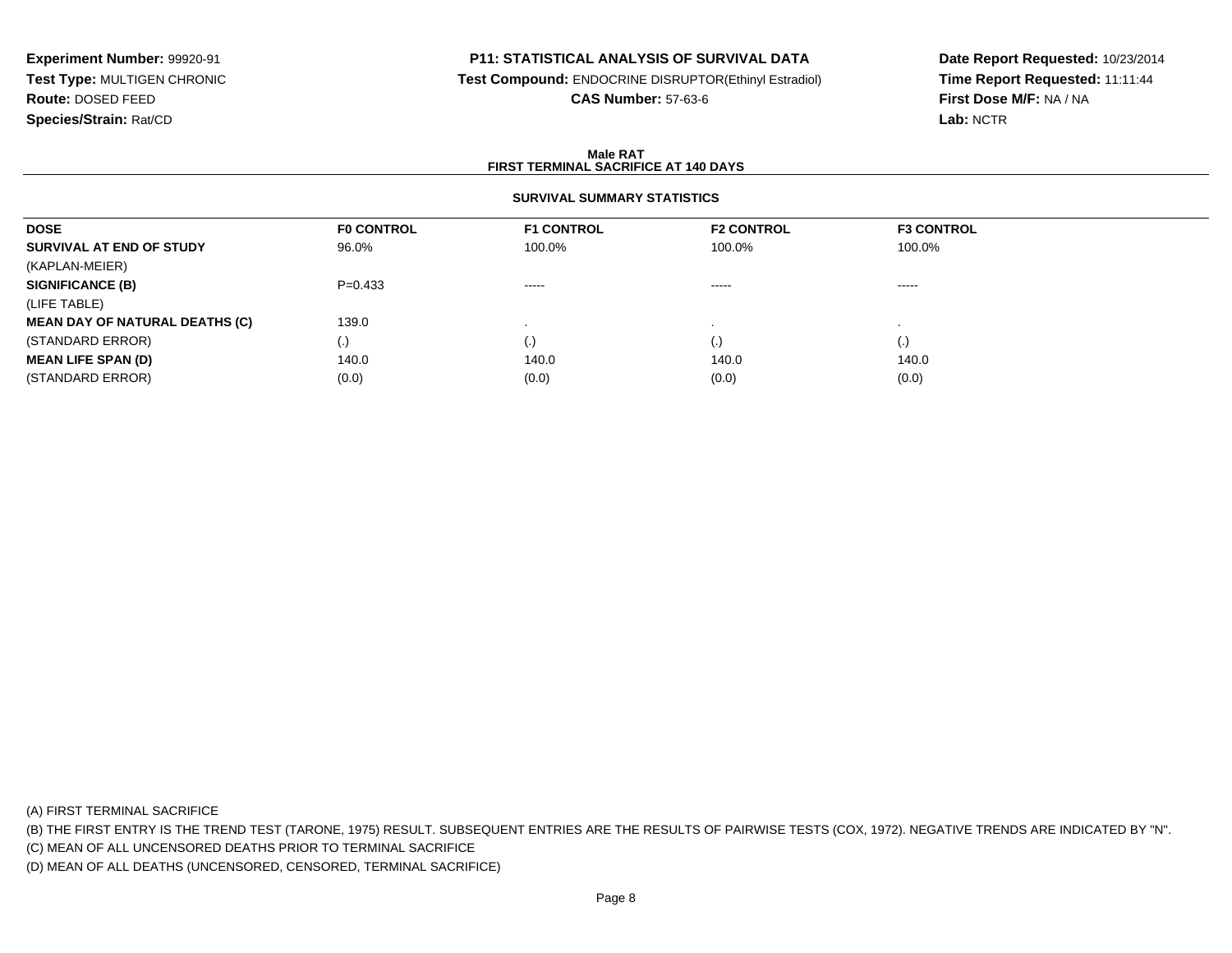## **P11: STATISTICAL ANALYSIS OF SURVIVAL DATA**

**Test Compound:** ENDOCRINE DISRUPTOR(Ethinyl Estradiol)

**CAS Number:** 57-63-6

**Date Report Requested:** 10/23/2014**Time Report Requested:** 11:11:44**First Dose M/F:** NA / NA**Lab:** NCTR

### **Male RATFIRST TERMINAL SACRIFICE AT 140 DAYS**

## **SURVIVAL SUMMARY STATISTICS**

| <b>DOSE</b>                           | <b>F4 CONTROL</b> | <b>F4/2PPB TO CTRL</b> | <b>F4/10PPB TO CTRL</b> | <b>F4/50PPB TO CTRL</b> |
|---------------------------------------|-------------------|------------------------|-------------------------|-------------------------|
| SURVIVAL AT END OF STUDY              | 100.0%            | 100.0%                 | 96.2%                   | 100.0%                  |
| (KAPLAN-MEIER)                        |                   |                        |                         |                         |
| <b>SIGNIFICANCE (B)</b>               | $\cdots$          | $\cdots \cdots \cdots$ | $\cdots \cdots \cdots$  | $\cdots \cdots \cdots$  |
| (LIFE TABLE)                          |                   |                        |                         |                         |
| <b>MEAN DAY OF NATURAL DEATHS (C)</b> |                   |                        | 72.0                    |                         |
| (STANDARD ERROR)                      | (.)               | (.)                    | $\cdot$                 | (.)                     |
| <b>MEAN LIFE SPAN (D)</b>             | 140.0             | 140.0                  | 137.4                   | 140.0                   |
| (STANDARD ERROR)                      | (0.0)             | (0.0)                  | (2.6)                   | (0.0)                   |

(A) FIRST TERMINAL SACRIFICE

(B) THE FIRST ENTRY IS THE TREND TEST (TARONE, 1975) RESULT. SUBSEQUENT ENTRIES ARE THE RESULTS OF PAIRWISE TESTS (COX, 1972). NEGATIVE TRENDS ARE INDICATED BY "N".

(C) MEAN OF ALL UNCENSORED DEATHS PRIOR TO TERMINAL SACRIFICE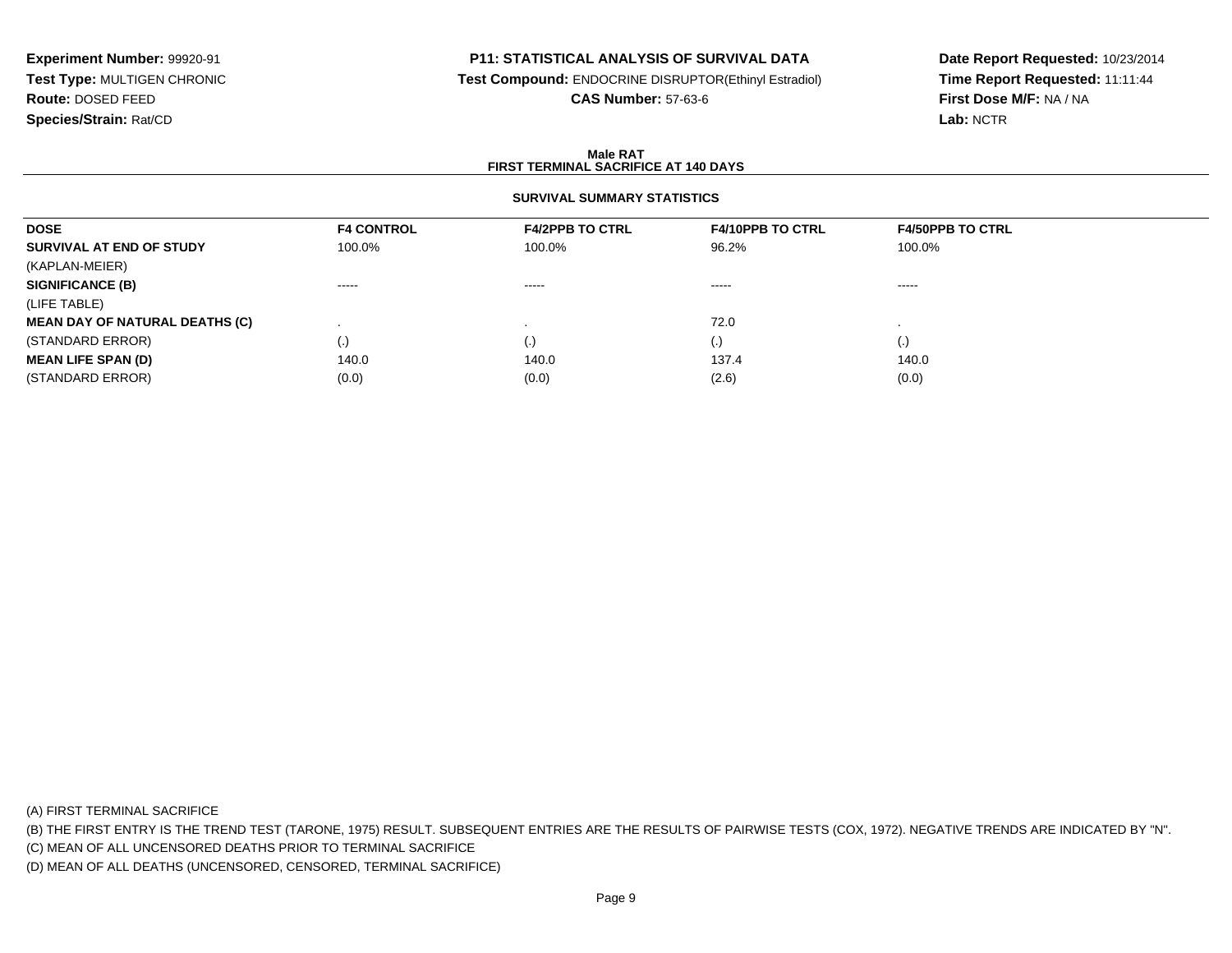## **P11: STATISTICAL ANALYSIS OF SURVIVAL DATA**

**Test Compound:** ENDOCRINE DISRUPTOR(Ethinyl Estradiol)

**CAS Number:** 57-63-6

**Date Report Requested:** 10/23/2014**Time Report Requested:** 11:11:44**First Dose M/F:** NA / NA**Lab:** NCTR

### **Male RATFIRST TERMINAL SACRIFICE AT 140 DAYS**

## **SURVIVAL SUMMARY STATISTICS**

| <b>DOSE</b>                           | <b>F0 2.0 PPB</b> | <b>F1 2.0 PPB</b> | <b>F2 2.0 PPB</b> | <b>F3/2PPB TO CTRL</b> |
|---------------------------------------|-------------------|-------------------|-------------------|------------------------|
| SURVIVAL AT END OF STUDY              | 100.0%            | 100.0%            | 100.0%            | 100.0%                 |
| (KAPLAN-MEIER)                        |                   |                   |                   |                        |
| <b>SIGNIFICANCE (B)</b>               | $P = 1.000N$      | $P = 1.000N$      | $P = 1.000N$      | $P = 1.000N$           |
| (LIFE TABLE)                          |                   |                   |                   |                        |
| <b>MEAN DAY OF NATURAL DEATHS (C)</b> |                   |                   |                   |                        |
| (STANDARD ERROR)                      | (.)               | (.)               |                   | $\left( .\right)$      |
| <b>MEAN LIFE SPAN (D)</b>             | 140.0             | 140.0             | 140.0             | 140.0                  |
| (STANDARD ERROR)                      | (0.0)             | (0.0)             | (0.0)             | (0.0)                  |

(A) FIRST TERMINAL SACRIFICE

(B) THE FIRST ENTRY IS THE TREND TEST (TARONE, 1975) RESULT. SUBSEQUENT ENTRIES ARE THE RESULTS OF PAIRWISE TESTS (COX, 1972). NEGATIVE TRENDS ARE INDICATED BY "N".

(C) MEAN OF ALL UNCENSORED DEATHS PRIOR TO TERMINAL SACRIFICE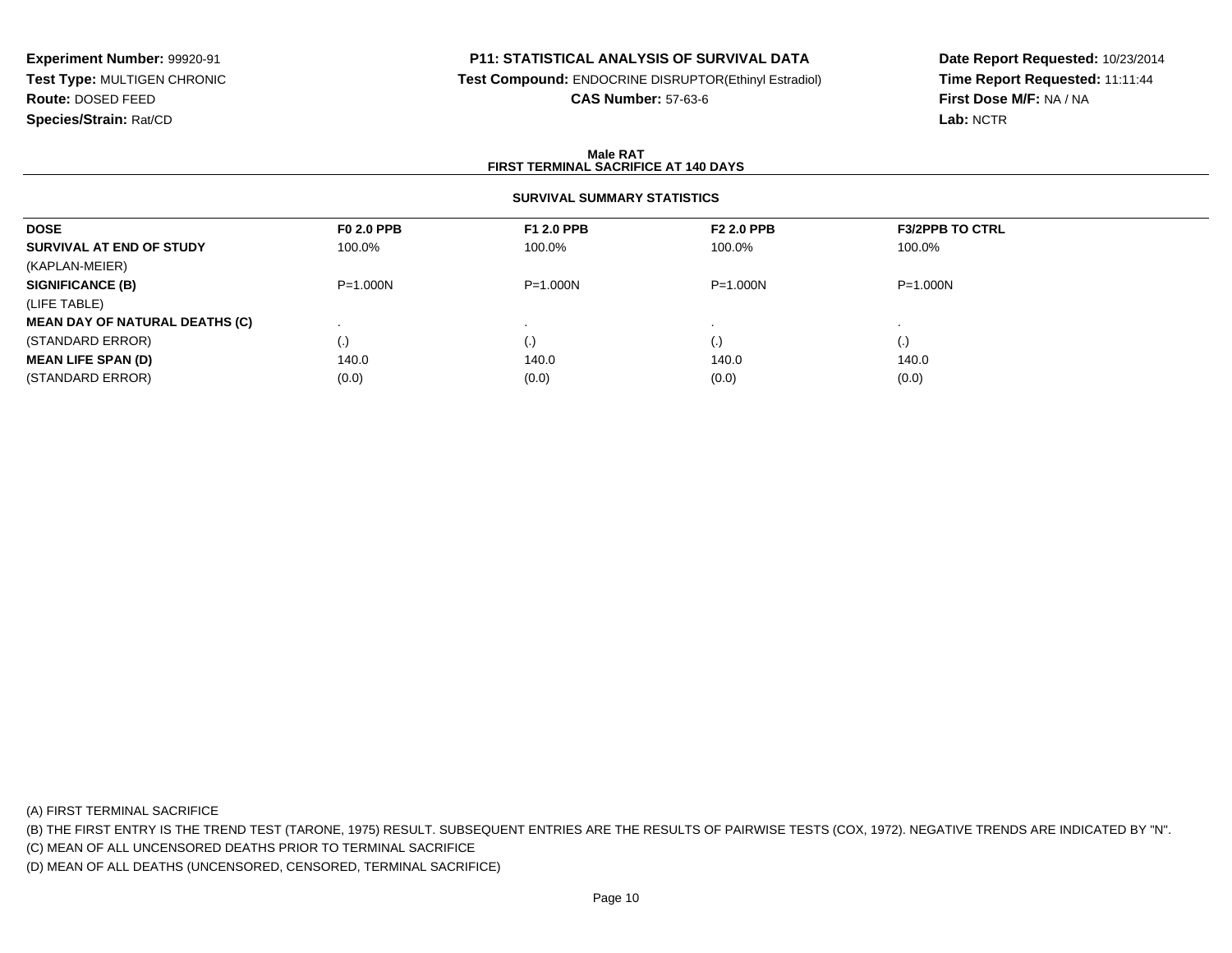## **P11: STATISTICAL ANALYSIS OF SURVIVAL DATA**

**Test Compound:** ENDOCRINE DISRUPTOR(Ethinyl Estradiol)

**CAS Number:** 57-63-6

**Date Report Requested:** 10/23/2014**Time Report Requested:** 11:11:44**First Dose M/F:** NA / NA**Lab:** NCTR

### **Male RATFIRST TERMINAL SACRIFICE AT 140 DAYS**

## **SURVIVAL SUMMARY STATISTICS**

| <b>DOSE</b>                           | <b>F0 10 PPB</b> | <b>F1 10 PPB</b> | <b>F2 10 PPB</b> | <b>F3/10PPB TO CTRL</b> |
|---------------------------------------|------------------|------------------|------------------|-------------------------|
| SURVIVAL AT END OF STUDY              | 100.0%           | 100.0%           | 100.0%           | 100.0%                  |
| (KAPLAN-MEIER)                        |                  |                  |                  |                         |
| <b>SIGNIFICANCE (B)</b>               | $P = 1.000N$     | $P = 1.000N$     | $P = 1.000N$     | $P = 1.000N$            |
| (LIFE TABLE)                          |                  |                  |                  |                         |
| <b>MEAN DAY OF NATURAL DEATHS (C)</b> |                  |                  |                  |                         |
| (STANDARD ERROR)                      | (.)              | (.)              | $\cdot$          | (.)                     |
| <b>MEAN LIFE SPAN (D)</b>             | 140.0            | 140.0            | 140.0            | 140.0                   |
| (STANDARD ERROR)                      | (0.0)            | (0.0)            | (0.0)            | (0.0)                   |

(A) FIRST TERMINAL SACRIFICE

(B) THE FIRST ENTRY IS THE TREND TEST (TARONE, 1975) RESULT. SUBSEQUENT ENTRIES ARE THE RESULTS OF PAIRWISE TESTS (COX, 1972). NEGATIVE TRENDS ARE INDICATED BY "N".

(C) MEAN OF ALL UNCENSORED DEATHS PRIOR TO TERMINAL SACRIFICE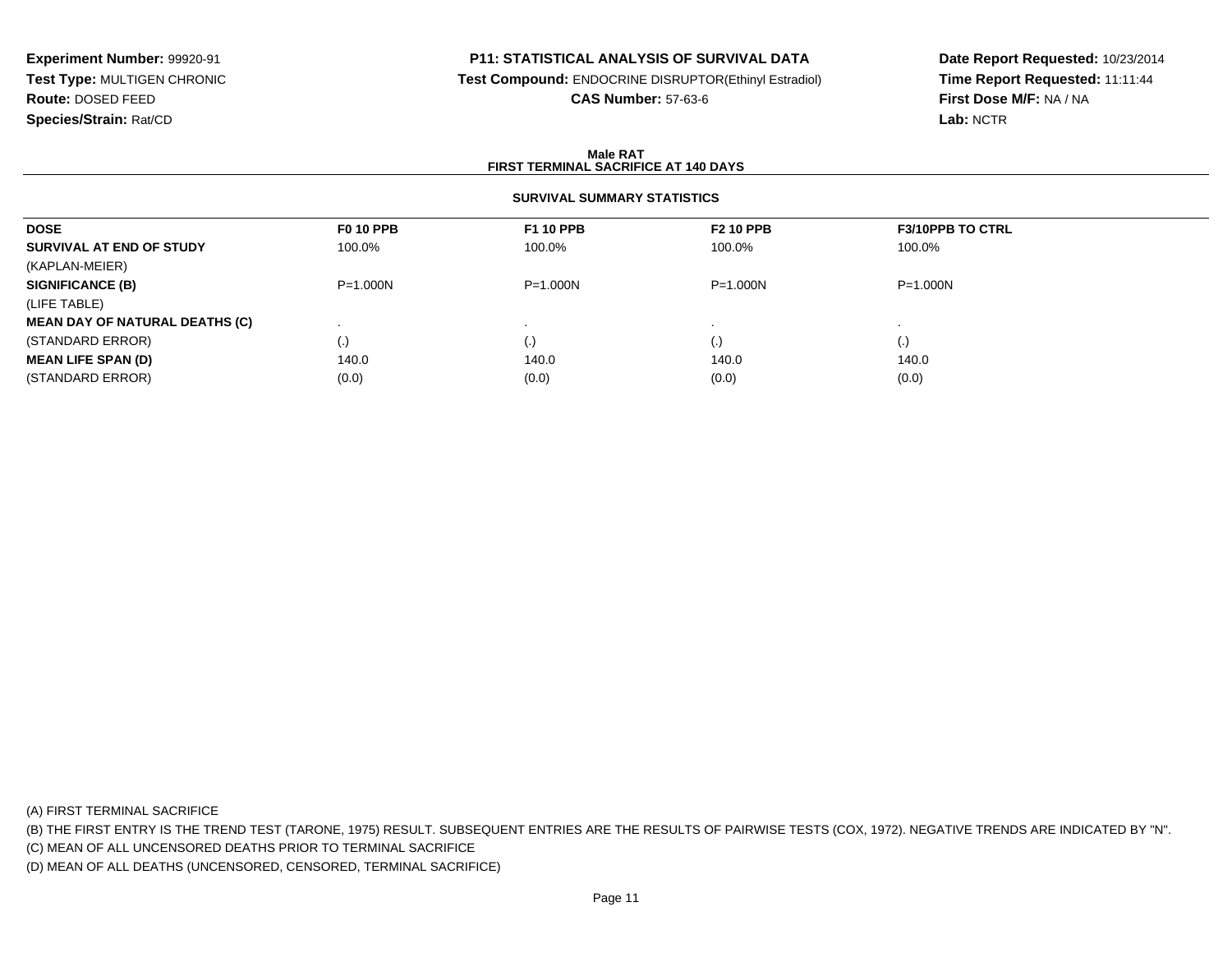### **P11: STATISTICAL ANALYSIS OF SURVIVAL DATA**

**Test Compound:** ENDOCRINE DISRUPTOR(Ethinyl Estradiol)

**CAS Number:** 57-63-6

**Date Report Requested:** 10/23/2014**Time Report Requested:** 11:11:44**First Dose M/F:** NA / NA**Lab:** NCTR

### **Male RATFIRST TERMINAL SACRIFICE AT 140 DAYS**

### **SURVIVAL SUMMARY STATISTICS**

| <b>DOSE</b>                           | <b>F0 50 PPB</b>   | <b>F1 50 PPB</b> | <b>F2 50 PPB</b> | <b>F3/50PPB TO CTRL</b> |  |
|---------------------------------------|--------------------|------------------|------------------|-------------------------|--|
| SURVIVAL AT END OF STUDY              | 96.2%              | 96.2%            | 100.0%           | 100.0%                  |  |
| (KAPLAN-MEIER)                        |                    |                  |                  |                         |  |
| <b>SIGNIFICANCE (B)</b>               | $P = 1.000N$       | $P = 1.000N$     | $P = 1.000N$     | $P = 1.000N$            |  |
| (LIFE TABLE)                          |                    |                  |                  |                         |  |
| <b>MEAN DAY OF NATURAL DEATHS (C)</b> | 63.0               | 98.0             |                  |                         |  |
| (STANDARD ERROR)                      | $\left( . \right)$ | (.)              | (.)              | (.)                     |  |
| <b>MEAN LIFE SPAN (D)</b>             | 137.0              | 138.4            | 140.0            | 140.0                   |  |
| (STANDARD ERROR)                      | (3.0)              | (1.6)            | (0.0)            | (0.0)                   |  |

(A) FIRST TERMINAL SACRIFICE

(B) THE FIRST ENTRY IS THE TREND TEST (TARONE, 1975) RESULT. SUBSEQUENT ENTRIES ARE THE RESULTS OF PAIRWISE TESTS (COX, 1972). NEGATIVE TRENDS ARE INDICATED BY "N".

(C) MEAN OF ALL UNCENSORED DEATHS PRIOR TO TERMINAL SACRIFICE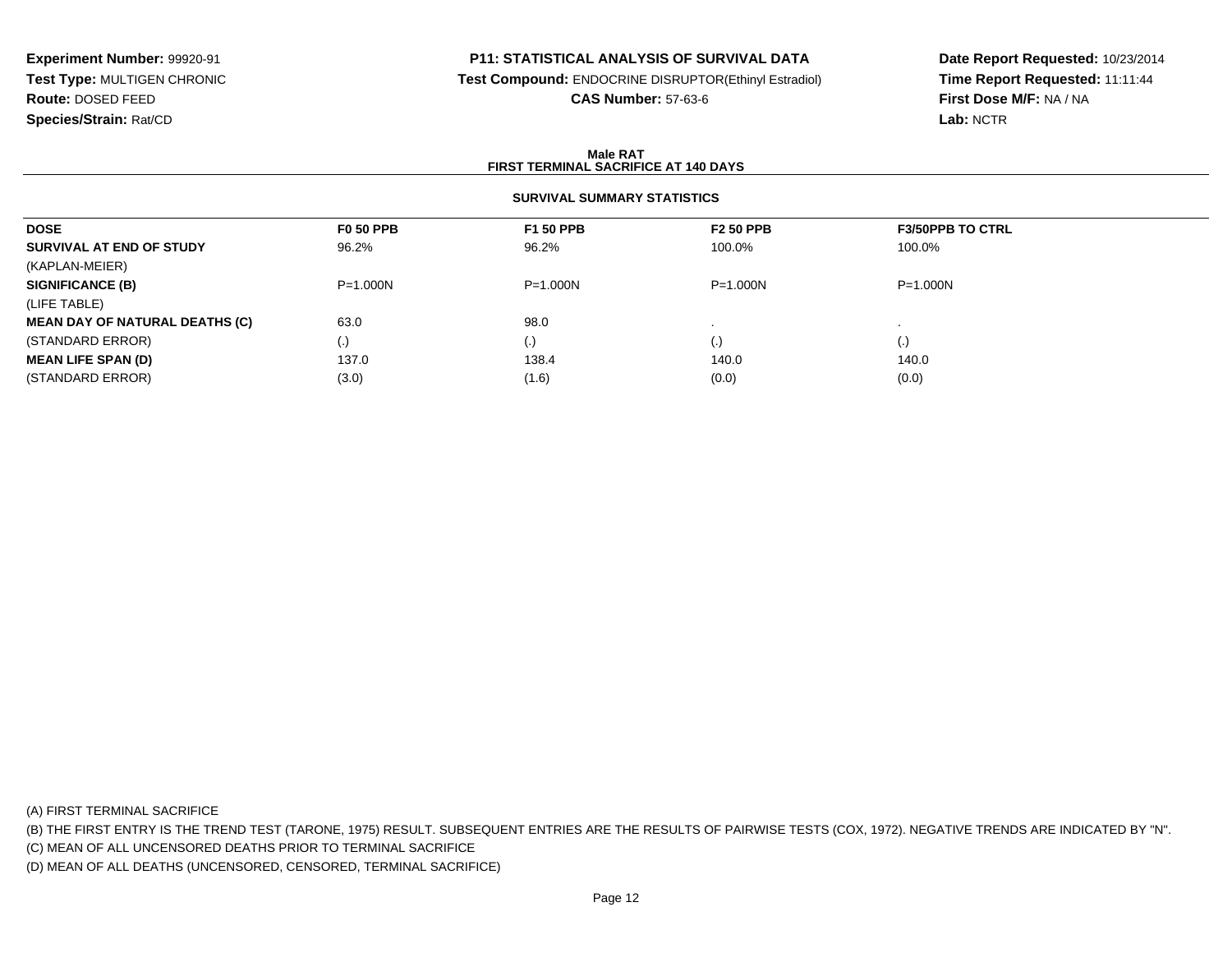## **P11: STATISTICAL ANALYSIS OF SURVIVAL DATA**

 **Test Compound:** ENDOCRINE DISRUPTOR(Ethinyl Estradiol)**CAS Number:** 57-63-6

**Date Report Requested:** 10/23/2014**Time Report Requested:** 11:11:44**First Dose M/F:** NA / NA**Lab:** NCTR

#### **Female RAT FIRST TERMINAL SACRIFICE AT 140 DAYSINDIVIDUAL SURVIVAL TIMES (DAYS)**

|                              |                     | INDIVIDUAL SURVIVAL TIMES (DAYS) |                    |  |
|------------------------------|---------------------|----------------------------------|--------------------|--|
| <b>DOSE = F0 CONTROL</b>     |                     |                                  |                    |  |
| TOTAL 25                     | UNCENSORED DEATHS 0 | CENSORED DEATHS 0                | <b>TERMINAL 25</b> |  |
| UNCENSORED DEATH DAYS        |                     |                                  |                    |  |
| none                         |                     |                                  |                    |  |
| <b>CENSORED DEATH DAYS</b>   |                     |                                  |                    |  |
| none                         |                     |                                  |                    |  |
| $DOSE = F1$ Control          |                     |                                  |                    |  |
| TOTAL 25                     | UNCENSORED DEATHS 0 | CENSORED DEATHS 0                | <b>TERMINAL 25</b> |  |
| <b>UNCENSORED DEATH DAYS</b> |                     |                                  |                    |  |
| none                         |                     |                                  |                    |  |
| <b>CENSORED DEATH DAYS</b>   |                     |                                  |                    |  |
| none                         |                     |                                  |                    |  |
| <b>DOSE = F2 CONTROL</b>     |                     |                                  |                    |  |
| TOTAL 25                     | UNCENSORED DEATHS 0 | CENSORED DEATHS 0                | <b>TERMINAL 25</b> |  |
| <b>UNCENSORED DEATH DAYS</b> |                     |                                  |                    |  |
| none                         |                     |                                  |                    |  |
| <b>CENSORED DEATH DAYS</b>   |                     |                                  |                    |  |
| none                         |                     |                                  |                    |  |
| <b>DOSE = F3 CONTROL</b>     |                     |                                  |                    |  |
| TOTAL 25                     | UNCENSORED DEATHS 0 | CENSORED DEATHS 0                | <b>TERMINAL 25</b> |  |
| UNCENSORED DEATH DAYS        |                     |                                  |                    |  |
| none                         |                     |                                  |                    |  |
| <b>CENSORED DEATH DAYS</b>   |                     |                                  |                    |  |
| none                         |                     |                                  |                    |  |

(A) FIRST TERMINAL SACRIFICE

(B) THE FIRST ENTRY IS THE TREND TEST (TARONE, 1975) RESULT. SUBSEQUENT ENTRIES ARE THE RESULTS OF PAIRWISE TESTS (COX, 1972). NEGATIVE TRENDS ARE INDICATED BY "N".

(C) MEAN OF ALL UNCENSORED DEATHS PRIOR TO TERMINAL SACRIFICE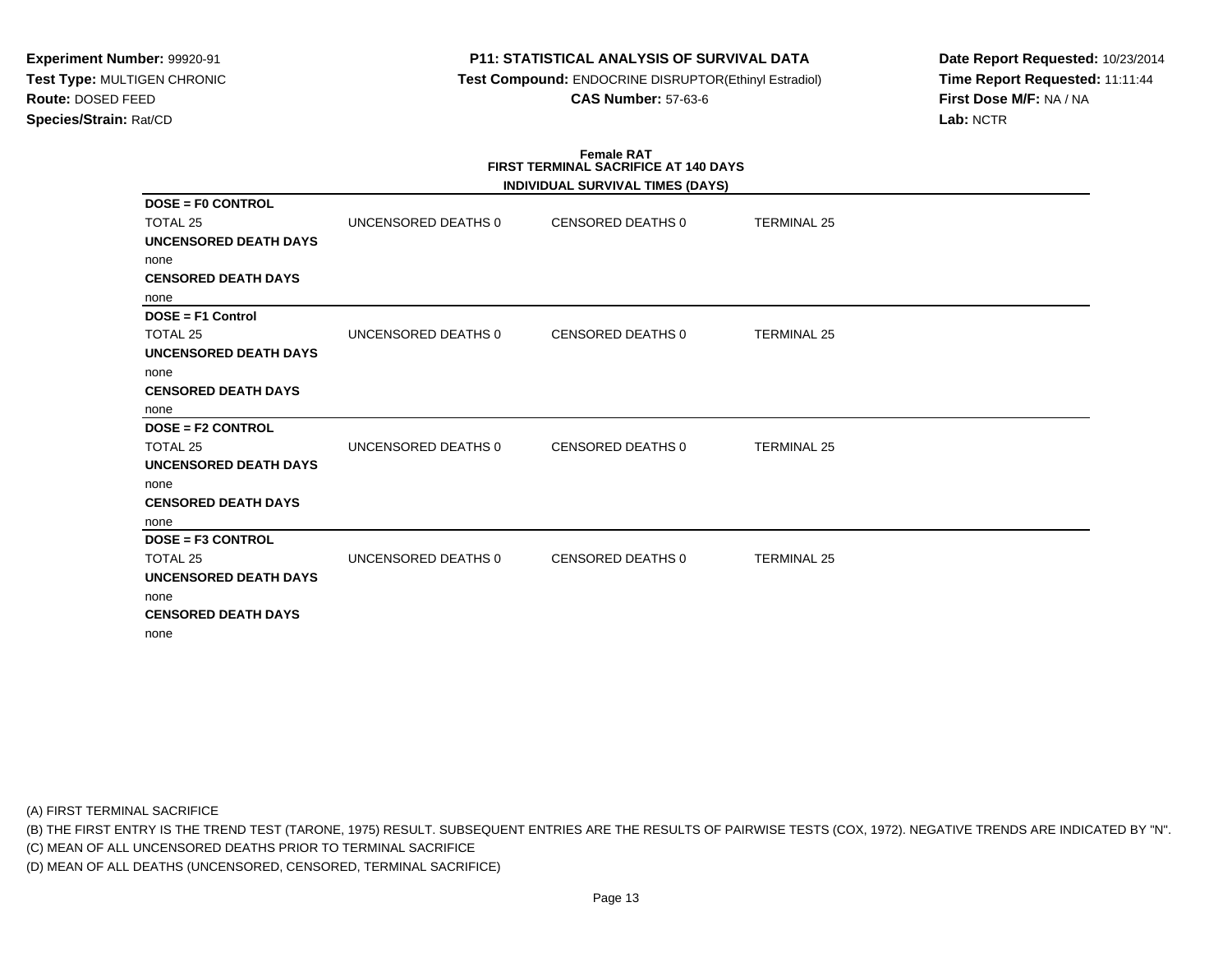## **P11: STATISTICAL ANALYSIS OF SURVIVAL DATA**

 **Test Compound:** ENDOCRINE DISRUPTOR(Ethinyl Estradiol)**CAS Number:** 57-63-6

**Date Report Requested:** 10/23/2014**Time Report Requested:** 11:11:44**First Dose M/F:** NA / NA**Lab:** NCTR

#### **Female RAT FIRST TERMINAL SACRIFICE AT 140 DAYSINDIVIDUAL SURVIVAL TIMES (DAYS)**

|                              |                     | INDIVIDUAL SURVIVAL TIMES (DAYS) |                    |  |
|------------------------------|---------------------|----------------------------------|--------------------|--|
| <b>DOSE = F4 CONTROL</b>     |                     |                                  |                    |  |
| TOTAL 25                     | UNCENSORED DEATHS 0 | CENSORED DEATHS 0                | <b>TERMINAL 25</b> |  |
| UNCENSORED DEATH DAYS        |                     |                                  |                    |  |
| none                         |                     |                                  |                    |  |
| <b>CENSORED DEATH DAYS</b>   |                     |                                  |                    |  |
| none                         |                     |                                  |                    |  |
| DOSE = F4/2PPB TO CTRL       |                     |                                  |                    |  |
| TOTAL 25                     | UNCENSORED DEATHS 0 | CENSORED DEATHS 0                | <b>TERMINAL 25</b> |  |
| UNCENSORED DEATH DAYS        |                     |                                  |                    |  |
| none                         |                     |                                  |                    |  |
| <b>CENSORED DEATH DAYS</b>   |                     |                                  |                    |  |
| none                         |                     |                                  |                    |  |
| $DOSE = F4/10PPB TO CTR$     |                     |                                  |                    |  |
| TOTAL 26                     | UNCENSORED DEATHS 1 | CENSORED DEATHS 0                | <b>TERMINAL 25</b> |  |
| <b>UNCENSORED DEATH DAYS</b> |                     |                                  |                    |  |
| 93                           |                     |                                  |                    |  |
| <b>CENSORED DEATH DAYS</b>   |                     |                                  |                    |  |
| none                         |                     |                                  |                    |  |
| DOSE = F4/50PPB TO CTRL      |                     |                                  |                    |  |
| TOTAL 25                     | UNCENSORED DEATHS 0 | <b>CENSORED DEATHS 0</b>         | <b>TERMINAL 25</b> |  |
| UNCENSORED DEATH DAYS        |                     |                                  |                    |  |
| none                         |                     |                                  |                    |  |
| <b>CENSORED DEATH DAYS</b>   |                     |                                  |                    |  |
| none                         |                     |                                  |                    |  |

(A) FIRST TERMINAL SACRIFICE

(B) THE FIRST ENTRY IS THE TREND TEST (TARONE, 1975) RESULT. SUBSEQUENT ENTRIES ARE THE RESULTS OF PAIRWISE TESTS (COX, 1972). NEGATIVE TRENDS ARE INDICATED BY "N".

(C) MEAN OF ALL UNCENSORED DEATHS PRIOR TO TERMINAL SACRIFICE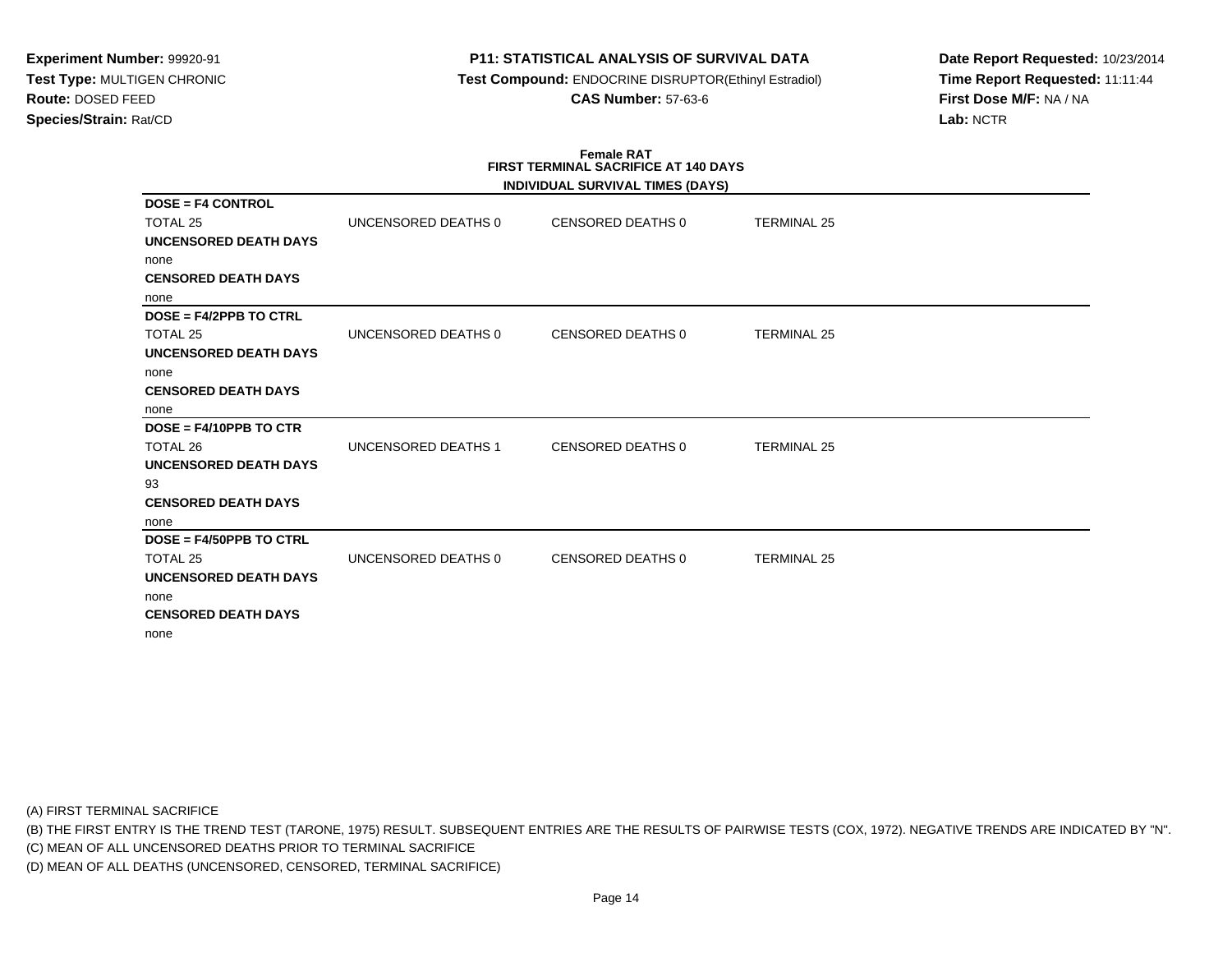## **P11: STATISTICAL ANALYSIS OF SURVIVAL DATA**

 **Test Compound:** ENDOCRINE DISRUPTOR(Ethinyl Estradiol)**CAS Number:** 57-63-6

**Date Report Requested:** 10/23/2014**Time Report Requested:** 11:11:44**First Dose M/F:** NA / NA**Lab:** NCTR

#### **Female RAT FIRST TERMINAL SACRIFICE AT 140 DAYSINDIVIDUAL SURVIVAL TIMES (DAYS)**

|                              |                     | INDIVIDUAL SURVIVAL TIMES (DAYS) |                    |  |
|------------------------------|---------------------|----------------------------------|--------------------|--|
| $DOSE = F02.0 PPB$           |                     |                                  |                    |  |
| TOTAL 25                     | UNCENSORED DEATHS 0 | <b>CENSORED DEATHS 0</b>         | <b>TERMINAL 25</b> |  |
| UNCENSORED DEATH DAYS        |                     |                                  |                    |  |
| none                         |                     |                                  |                    |  |
| <b>CENSORED DEATH DAYS</b>   |                     |                                  |                    |  |
| none                         |                     |                                  |                    |  |
| $DOSE = F12.0 PPB$           |                     |                                  |                    |  |
| TOTAL 25                     | UNCENSORED DEATHS 0 | <b>CENSORED DEATHS 0</b>         | <b>TERMINAL 25</b> |  |
| UNCENSORED DEATH DAYS        |                     |                                  |                    |  |
| none                         |                     |                                  |                    |  |
| <b>CENSORED DEATH DAYS</b>   |                     |                                  |                    |  |
| none                         |                     |                                  |                    |  |
| $DOSE = F2 2.0 PPB$          |                     |                                  |                    |  |
| TOTAL 25                     | UNCENSORED DEATHS 0 | <b>CENSORED DEATHS 0</b>         | <b>TERMINAL 25</b> |  |
| <b>UNCENSORED DEATH DAYS</b> |                     |                                  |                    |  |
| none                         |                     |                                  |                    |  |
| <b>CENSORED DEATH DAYS</b>   |                     |                                  |                    |  |
| none                         |                     |                                  |                    |  |
| $DOSE = F3/2PPB TO CTRL$     |                     |                                  |                    |  |
| TOTAL 25                     | UNCENSORED DEATHS 0 | <b>CENSORED DEATHS 0</b>         | <b>TERMINAL 25</b> |  |
| UNCENSORED DEATH DAYS        |                     |                                  |                    |  |
| none                         |                     |                                  |                    |  |
| <b>CENSORED DEATH DAYS</b>   |                     |                                  |                    |  |
| none                         |                     |                                  |                    |  |

(A) FIRST TERMINAL SACRIFICE

(B) THE FIRST ENTRY IS THE TREND TEST (TARONE, 1975) RESULT. SUBSEQUENT ENTRIES ARE THE RESULTS OF PAIRWISE TESTS (COX, 1972). NEGATIVE TRENDS ARE INDICATED BY "N".

(C) MEAN OF ALL UNCENSORED DEATHS PRIOR TO TERMINAL SACRIFICE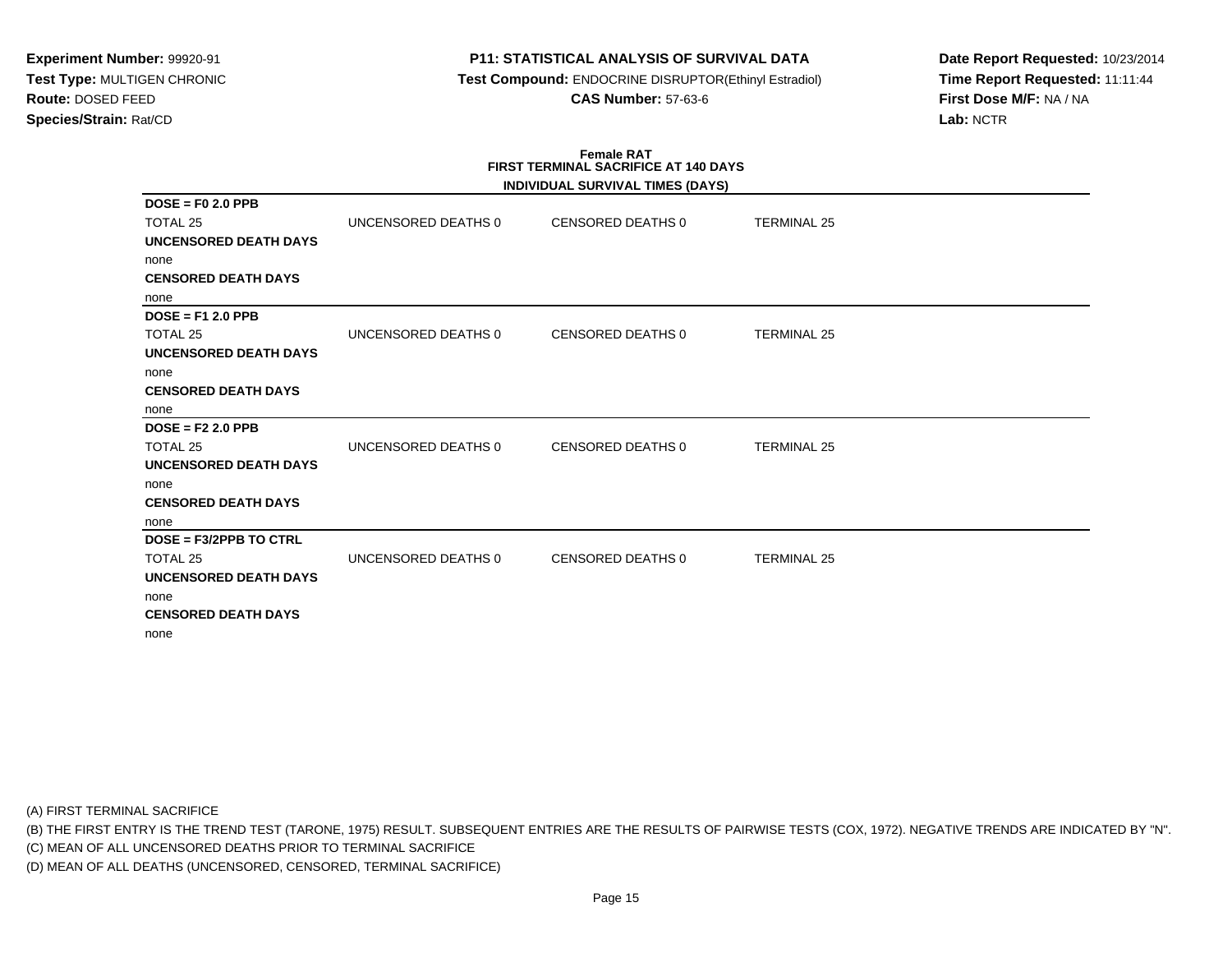## **P11: STATISTICAL ANALYSIS OF SURVIVAL DATA**

 **Test Compound:** ENDOCRINE DISRUPTOR(Ethinyl Estradiol)**CAS Number:** 57-63-6

**Date Report Requested:** 10/23/2014**Time Report Requested:** 11:11:44**First Dose M/F:** NA / NA**Lab:** NCTR

#### **Female RAT FIRST TERMINAL SACRIFICE AT 140 DAYSINDIVIDUAL SURVIVAL TIMES (DAYS)**

|                              |                     | INDIVIDUAL SURVIVAL TIMES (DAYS) |                    |  |
|------------------------------|---------------------|----------------------------------|--------------------|--|
| $DOSE = F0 10 PPB$           |                     |                                  |                    |  |
| TOTAL 25                     | UNCENSORED DEATHS 0 | <b>CENSORED DEATHS 0</b>         | <b>TERMINAL 25</b> |  |
| UNCENSORED DEATH DAYS        |                     |                                  |                    |  |
| none                         |                     |                                  |                    |  |
| <b>CENSORED DEATH DAYS</b>   |                     |                                  |                    |  |
| none                         |                     |                                  |                    |  |
| $DOSE = F1 10 PPB$           |                     |                                  |                    |  |
| TOTAL 25                     | UNCENSORED DEATHS 0 | <b>CENSORED DEATHS 0</b>         | <b>TERMINAL 25</b> |  |
| UNCENSORED DEATH DAYS        |                     |                                  |                    |  |
| none                         |                     |                                  |                    |  |
| <b>CENSORED DEATH DAYS</b>   |                     |                                  |                    |  |
| none                         |                     |                                  |                    |  |
| $DOSE = F2 10 PPB$           |                     |                                  |                    |  |
| TOTAL 25                     | UNCENSORED DEATHS 0 | <b>CENSORED DEATHS 0</b>         | <b>TERMINAL 25</b> |  |
| <b>UNCENSORED DEATH DAYS</b> |                     |                                  |                    |  |
| none                         |                     |                                  |                    |  |
| <b>CENSORED DEATH DAYS</b>   |                     |                                  |                    |  |
| none                         |                     |                                  |                    |  |
| DOSE = F3/10PPB TO CTRL      |                     |                                  |                    |  |
| TOTAL 25                     | UNCENSORED DEATHS 0 | <b>CENSORED DEATHS 0</b>         | <b>TERMINAL 25</b> |  |
| UNCENSORED DEATH DAYS        |                     |                                  |                    |  |
| none                         |                     |                                  |                    |  |
| <b>CENSORED DEATH DAYS</b>   |                     |                                  |                    |  |
| none                         |                     |                                  |                    |  |

(A) FIRST TERMINAL SACRIFICE

(B) THE FIRST ENTRY IS THE TREND TEST (TARONE, 1975) RESULT. SUBSEQUENT ENTRIES ARE THE RESULTS OF PAIRWISE TESTS (COX, 1972). NEGATIVE TRENDS ARE INDICATED BY "N".

(C) MEAN OF ALL UNCENSORED DEATHS PRIOR TO TERMINAL SACRIFICE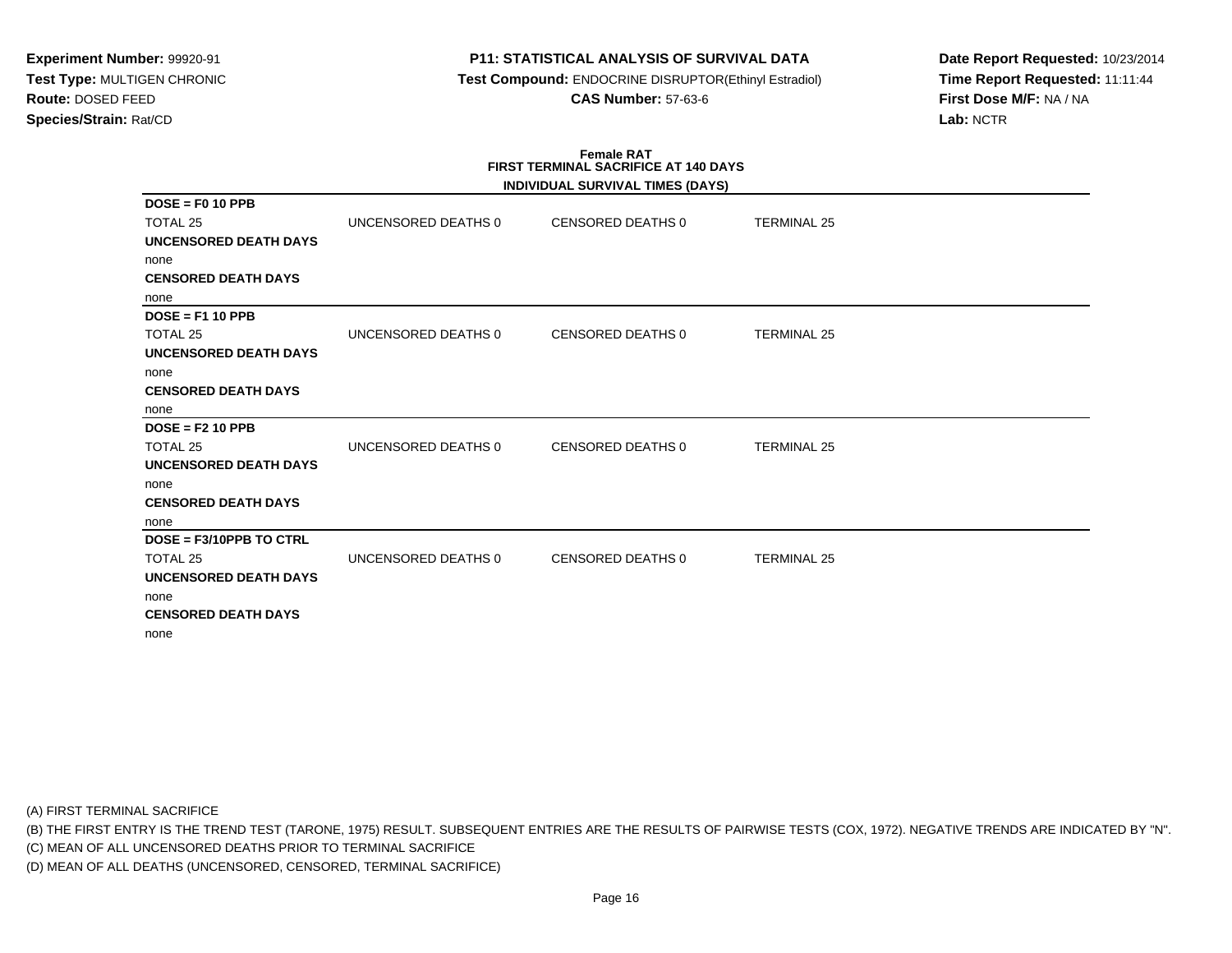## **P11: STATISTICAL ANALYSIS OF SURVIVAL DATA**

 **Test Compound:** ENDOCRINE DISRUPTOR(Ethinyl Estradiol)**CAS Number:** 57-63-6

**Date Report Requested:** 10/23/2014**Time Report Requested:** 11:11:44**First Dose M/F:** NA / NA**Lab:** NCTR

#### **Female RAT FIRST TERMINAL SACRIFICE AT 140 DAYSINDIVIDUAL SURVIVAL TIMES (DAYS)**

|                            |                     | INDIVIDUAL SURVIVAL TIMES (DAYS) |                    |  |
|----------------------------|---------------------|----------------------------------|--------------------|--|
| $DOSE = F0 50 PPB$         |                     |                                  |                    |  |
| TOTAL 25                   | UNCENSORED DEATHS 0 | <b>CENSORED DEATHS 0</b>         | <b>TERMINAL 25</b> |  |
| UNCENSORED DEATH DAYS      |                     |                                  |                    |  |
| none                       |                     |                                  |                    |  |
| <b>CENSORED DEATH DAYS</b> |                     |                                  |                    |  |
| none                       |                     |                                  |                    |  |
| $DOSE = F150 PPB$          |                     |                                  |                    |  |
| TOTAL 25                   | UNCENSORED DEATHS 0 | <b>CENSORED DEATHS 0</b>         | <b>TERMINAL 25</b> |  |
| UNCENSORED DEATH DAYS      |                     |                                  |                    |  |
| none                       |                     |                                  |                    |  |
| <b>CENSORED DEATH DAYS</b> |                     |                                  |                    |  |
| none                       |                     |                                  |                    |  |
| $DOSE = F2 50 PPB$         |                     |                                  |                    |  |
| TOTAL 25                   | UNCENSORED DEATHS 0 | <b>CENSORED DEATHS 0</b>         | <b>TERMINAL 25</b> |  |
| UNCENSORED DEATH DAYS      |                     |                                  |                    |  |
| none                       |                     |                                  |                    |  |
| <b>CENSORED DEATH DAYS</b> |                     |                                  |                    |  |
| none                       |                     |                                  |                    |  |
| DOSE = F3/50PPB TO CTRL    |                     |                                  |                    |  |
| TOTAL 25                   | UNCENSORED DEATHS 0 | <b>CENSORED DEATHS 0</b>         | <b>TERMINAL 25</b> |  |
| UNCENSORED DEATH DAYS      |                     |                                  |                    |  |
| none                       |                     |                                  |                    |  |
| <b>CENSORED DEATH DAYS</b> |                     |                                  |                    |  |
| none                       |                     |                                  |                    |  |

(A) FIRST TERMINAL SACRIFICE

(B) THE FIRST ENTRY IS THE TREND TEST (TARONE, 1975) RESULT. SUBSEQUENT ENTRIES ARE THE RESULTS OF PAIRWISE TESTS (COX, 1972). NEGATIVE TRENDS ARE INDICATED BY "N".

(C) MEAN OF ALL UNCENSORED DEATHS PRIOR TO TERMINAL SACRIFICE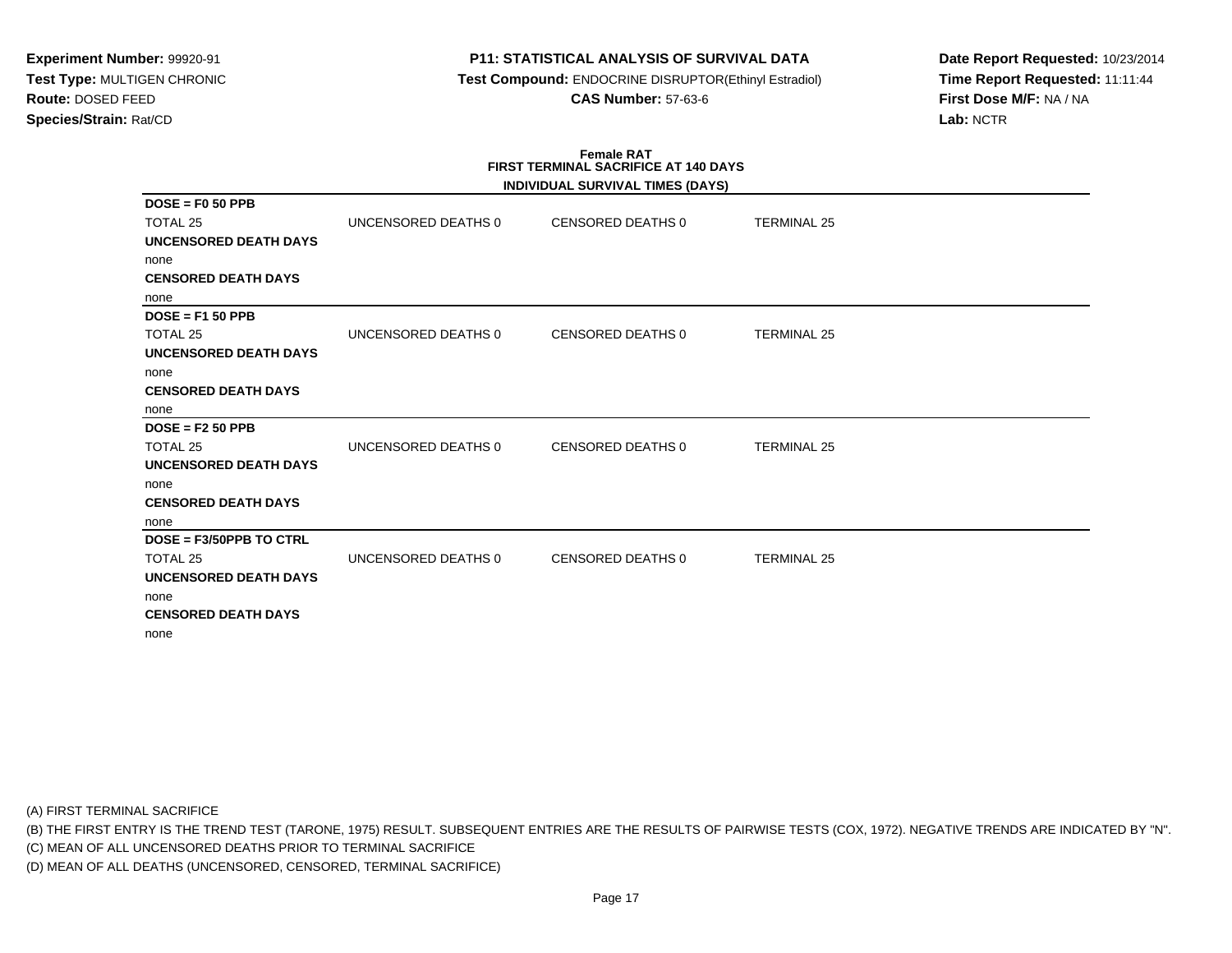### **P11: STATISTICAL ANALYSIS OF SURVIVAL DATA**

**Test Compound:** ENDOCRINE DISRUPTOR(Ethinyl Estradiol)

**CAS Number:** 57-63-6

**Date Report Requested:** 10/23/2014**Time Report Requested:** 11:11:44**First Dose M/F:** NA / NA**Lab:** NCTR

#### **Female RATFIRST TERMINAL SACRIFICE AT 140 DAYS**

### **KAPLAN-MEIER SURVIVAL PROBABILITY ESTIMATES (%)**

| <b>DOSE</b>             | <b>TIME (DAYS)</b> |       |       |       |       |       |       |       |       |        |
|-------------------------|--------------------|-------|-------|-------|-------|-------|-------|-------|-------|--------|
|                         | 14                 | 28    | 42    | 56    | 70    | 84    | 98    | 112   | 126   | 140(A) |
| <b>F0 CONTROL</b>       | 100.0              | 100.0 | 100.0 | 100.0 | 100.0 | 100.0 | 100.0 | 100.0 | 100.0 | 100.0  |
| <b>F1 Control</b>       | 100.0              | 100.0 | 100.0 | 100.0 | 100.0 | 100.0 | 100.0 | 100.0 | 100.0 | 100.0  |
| <b>F2 CONTROL</b>       | 100.0              | 100.0 | 100.0 | 100.0 | 100.0 | 100.0 | 100.0 | 100.0 | 100.0 | 100.0  |
| <b>F3 CONTROL</b>       | 100.0              | 100.0 | 100.0 | 100.0 | 100.0 | 100.0 | 100.0 | 100.0 | 100.0 | 100.0  |
| <b>F4 CONTROL</b>       | 100.0              | 100.0 | 100.0 | 100.0 | 100.0 | 100.0 | 100.0 | 100.0 | 100.0 | 100.0  |
| <b>F4/2PPB TO CTRL</b>  | 100.0              | 100.0 | 100.0 | 100.0 | 100.0 | 100.0 | 100.0 | 100.0 | 100.0 | 100.0  |
| <b>F4/10PPB TO CTR</b>  | 100.0              | 100.0 | 100.0 | 100.0 | 100.0 | 100.0 | 96.2  | 96.2  | 96.2  | 96.2   |
| <b>F4/50PPB TO CTRL</b> | 100.0              | 100.0 | 100.0 | 100.0 | 100.0 | 100.0 | 100.0 | 100.0 | 100.0 | 100.0  |
| F0 2.0 PPB              | 100.0              | 100.0 | 100.0 | 100.0 | 100.0 | 100.0 | 100.0 | 100.0 | 100.0 | 100.0  |
| F1 2.0 PPB              | 100.0              | 100.0 | 100.0 | 100.0 | 100.0 | 100.0 | 100.0 | 100.0 | 100.0 | 100.0  |
| <b>F2 2.0 PPB</b>       | 100.0              | 100.0 | 100.0 | 100.0 | 100.0 | 100.0 | 100.0 | 100.0 | 100.0 | 100.0  |
| <b>F3/2PPB TO CTRL</b>  | 100.0              | 100.0 | 100.0 | 100.0 | 100.0 | 100.0 | 100.0 | 100.0 | 100.0 | 100.0  |
| <b>F0 10 PPB</b>        | 100.0              | 100.0 | 100.0 | 100.0 | 100.0 | 100.0 | 100.0 | 100.0 | 100.0 | 100.0  |
| F1 10 PPB               | 100.0              | 100.0 | 100.0 | 100.0 | 100.0 | 100.0 | 100.0 | 100.0 | 100.0 | 100.0  |
| <b>F2 10 PPB</b>        | 100.0              | 100.0 | 100.0 | 100.0 | 100.0 | 100.0 | 100.0 | 100.0 | 100.0 | 100.0  |
| <b>F3/10PPB TO CTRL</b> | 100.0              | 100.0 | 100.0 | 100.0 | 100.0 | 100.0 | 100.0 | 100.0 | 100.0 | 100.0  |
| <b>F0 50 PPB</b>        | 100.0              | 100.0 | 100.0 | 100.0 | 100.0 | 100.0 | 100.0 | 100.0 | 100.0 | 100.0  |
| F1 50 PPB               | 100.0              | 100.0 | 100.0 | 100.0 | 100.0 | 100.0 | 100.0 | 100.0 | 100.0 | 100.0  |
| <b>F2 50 PPB</b>        | 100.0              | 100.0 | 100.0 | 100.0 | 100.0 | 100.0 | 100.0 | 100.0 | 100.0 | 100.0  |
| <b>F3/50PPB TO CTRL</b> | 100.0              | 100.0 | 100.0 | 100.0 | 100.0 | 100.0 | 100.0 | 100.0 | 100.0 | 100.0  |

(A) FIRST TERMINAL SACRIFICE

(B) THE FIRST ENTRY IS THE TREND TEST (TARONE, 1975) RESULT. SUBSEQUENT ENTRIES ARE THE RESULTS OF PAIRWISE TESTS (COX, 1972). NEGATIVE TRENDS ARE INDICATED BY "N".

(C) MEAN OF ALL UNCENSORED DEATHS PRIOR TO TERMINAL SACRIFICE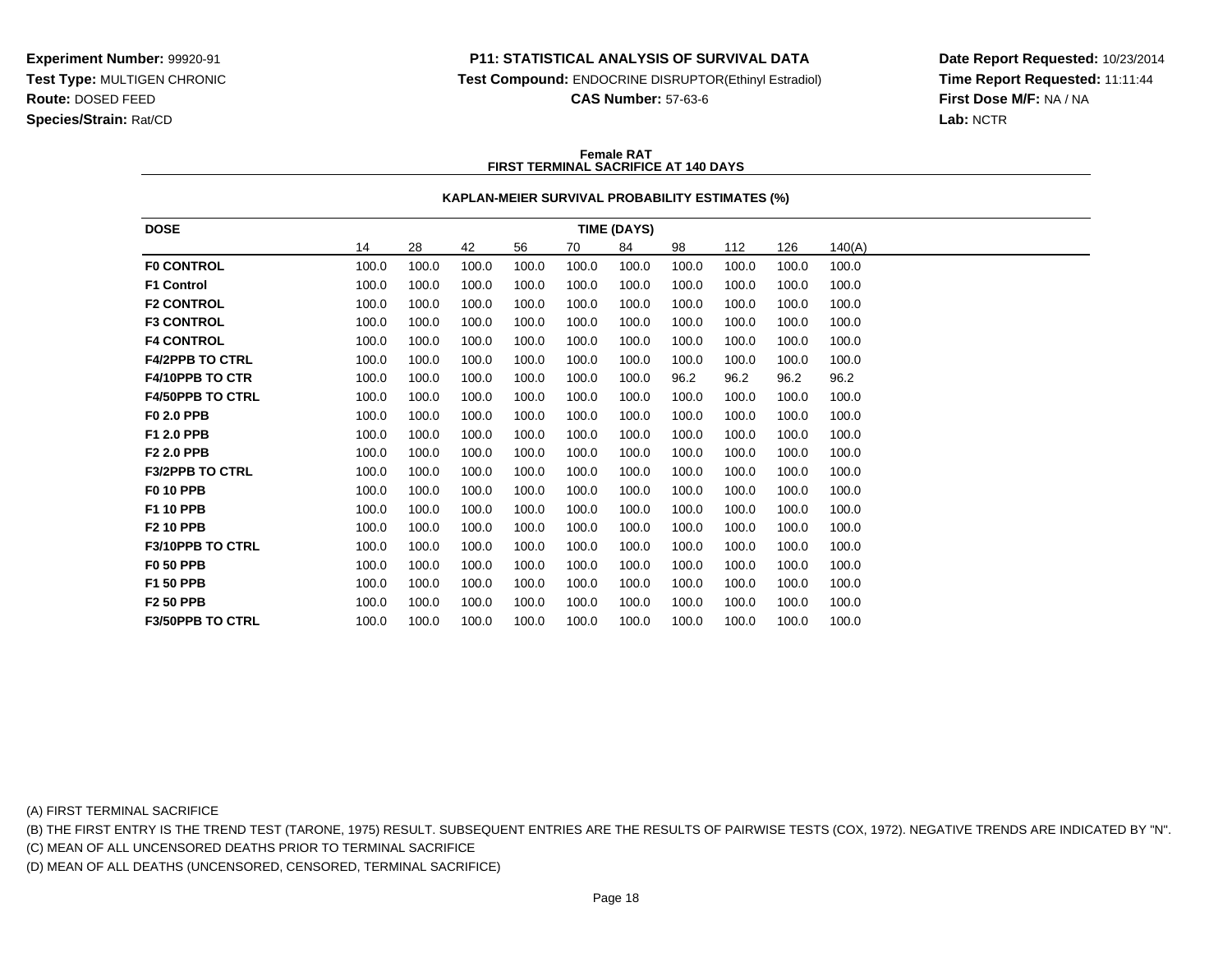## **P11: STATISTICAL ANALYSIS OF SURVIVAL DATA**

**Test Compound:** ENDOCRINE DISRUPTOR(Ethinyl Estradiol)

**CAS Number:** 57-63-6

**Date Report Requested:** 10/23/2014**Time Report Requested:** 11:11:44**First Dose M/F:** NA / NA**Lab:** NCTR

### **Female RATFIRST TERMINAL SACRIFICE AT 140 DAYS**

## **SURVIVAL SUMMARY STATISTICS**

| <b>DOSE</b>                           | <b>FO CONTROL</b> | <b>F1 Control</b> | <b>F2 CONTROL</b> | <b>F3 CONTROL</b>  |  |
|---------------------------------------|-------------------|-------------------|-------------------|--------------------|--|
| SURVIVAL AT END OF STUDY              | 100.0%            | 100.0%            | 100.0%            | 100.0%             |  |
| (KAPLAN-MEIER)                        |                   |                   |                   |                    |  |
| <b>SIGNIFICANCE (B)</b>               | $P = 1.000N$      | -----             | $\cdots$          | ------             |  |
| (LIFE TABLE)                          |                   |                   |                   |                    |  |
| <b>MEAN DAY OF NATURAL DEATHS (C)</b> |                   |                   |                   |                    |  |
| (STANDARD ERROR)                      | (.)               |                   | (.)               | $\left( . \right)$ |  |
| <b>MEAN LIFE SPAN (D)</b>             | 140.0             | 140.0             | 140.0             | 140.0              |  |
| (STANDARD ERROR)                      | (0.0)             | (0.0)             | (0.0)             | (0.0)              |  |

(A) FIRST TERMINAL SACRIFICE

(B) THE FIRST ENTRY IS THE TREND TEST (TARONE, 1975) RESULT. SUBSEQUENT ENTRIES ARE THE RESULTS OF PAIRWISE TESTS (COX, 1972). NEGATIVE TRENDS ARE INDICATED BY "N".

(C) MEAN OF ALL UNCENSORED DEATHS PRIOR TO TERMINAL SACRIFICE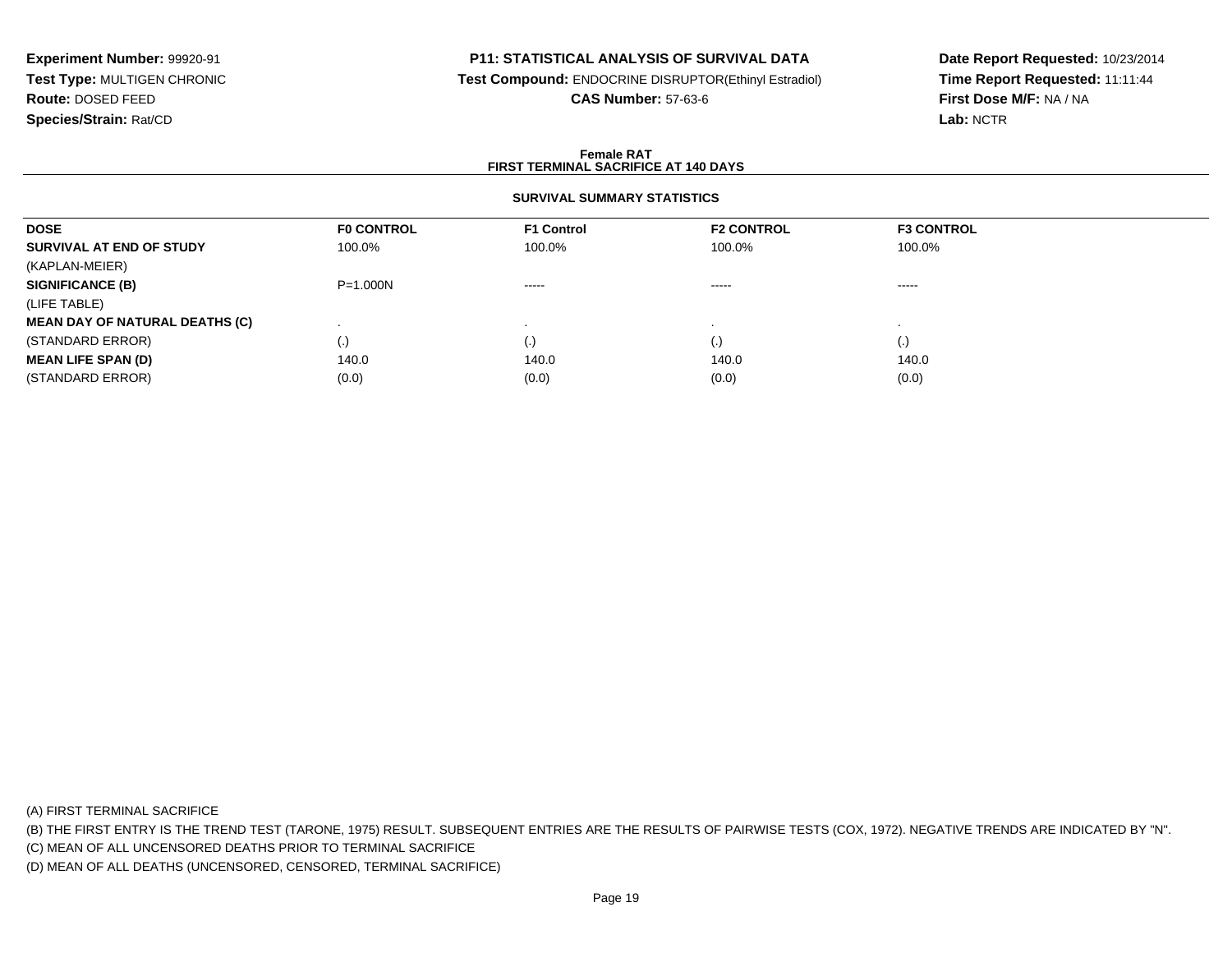### **P11: STATISTICAL ANALYSIS OF SURVIVAL DATA**

**Test Compound:** ENDOCRINE DISRUPTOR(Ethinyl Estradiol)

**CAS Number:** 57-63-6

**Date Report Requested:** 10/23/2014**Time Report Requested:** 11:11:44**First Dose M/F:** NA / NA**Lab:** NCTR

### **Female RATFIRST TERMINAL SACRIFICE AT 140 DAYS**

## **SURVIVAL SUMMARY STATISTICS**

| <b>DOSE</b>                           | <b>F4 CONTROL</b>      | <b>F4/2PPB TO CTRL</b> | <b>F4/10PPB TO CTR</b> | <b>F4/50PPB TO CTRL</b> |
|---------------------------------------|------------------------|------------------------|------------------------|-------------------------|
| SURVIVAL AT END OF STUDY              | 100.0%                 | 100.0%                 | 96.2%                  | 100.0%                  |
| (KAPLAN-MEIER)                        |                        |                        |                        |                         |
| <b>SIGNIFICANCE (B)</b>               | $\cdots \cdots \cdots$ | $\cdots \cdots \cdots$ | $\cdots \cdots \cdots$ | $\cdots \cdots \cdots$  |
| (LIFE TABLE)                          |                        |                        |                        |                         |
| <b>MEAN DAY OF NATURAL DEATHS (C)</b> |                        |                        | 93.0                   |                         |
| (STANDARD ERROR)                      | (.)                    | (.)                    | $\cdot$                | (.)                     |
| <b>MEAN LIFE SPAN (D)</b>             | 140.0                  | 140.0                  | 138.2                  | 140.0                   |
| (STANDARD ERROR)                      | (0.0)                  | (0.0)                  | (1.8)                  | (0.0)                   |

(A) FIRST TERMINAL SACRIFICE

(B) THE FIRST ENTRY IS THE TREND TEST (TARONE, 1975) RESULT. SUBSEQUENT ENTRIES ARE THE RESULTS OF PAIRWISE TESTS (COX, 1972). NEGATIVE TRENDS ARE INDICATED BY "N".

(C) MEAN OF ALL UNCENSORED DEATHS PRIOR TO TERMINAL SACRIFICE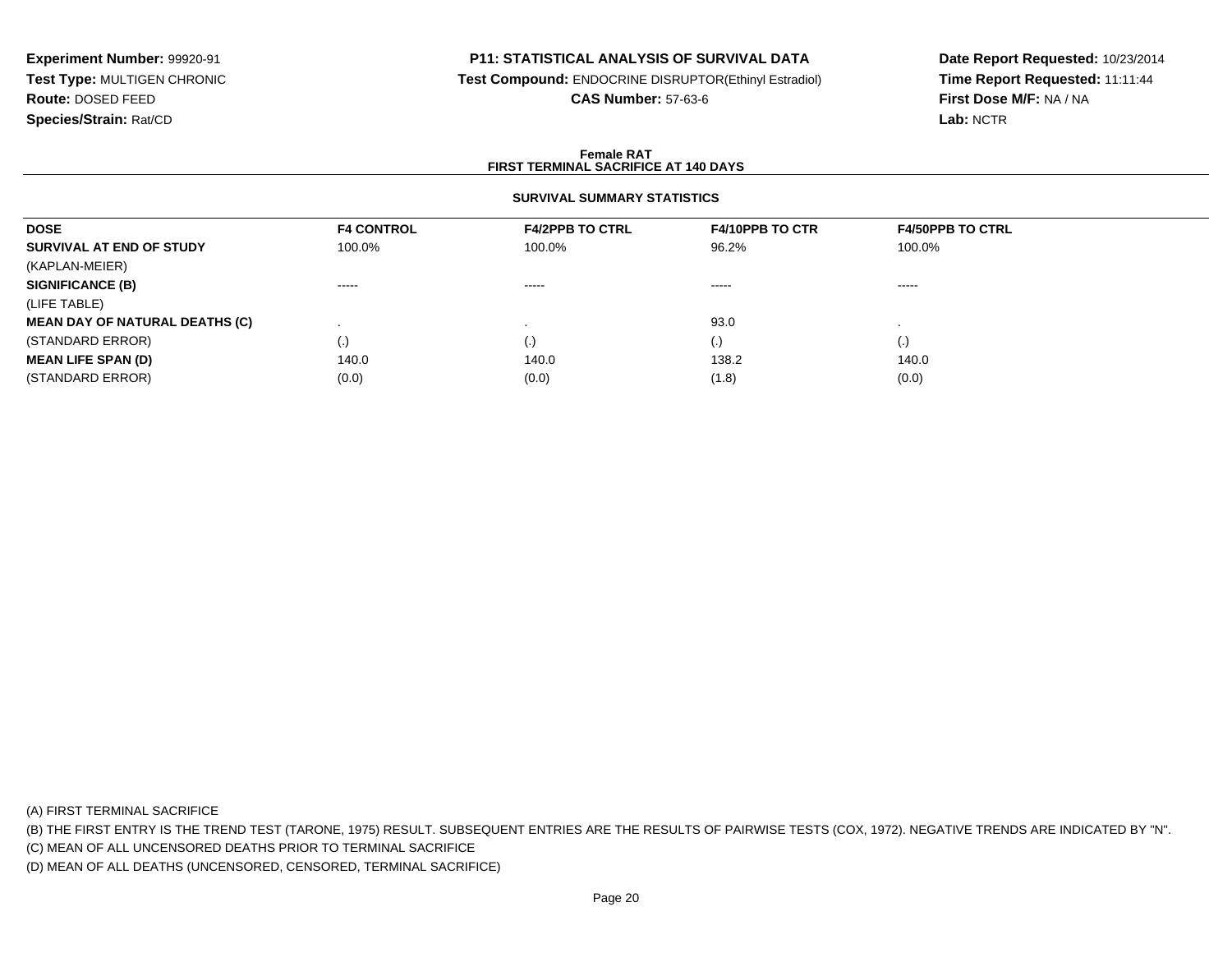### **P11: STATISTICAL ANALYSIS OF SURVIVAL DATA**

**Test Compound:** ENDOCRINE DISRUPTOR(Ethinyl Estradiol)

**CAS Number:** 57-63-6

**Date Report Requested:** 10/23/2014**Time Report Requested:** 11:11:44**First Dose M/F:** NA / NA**Lab:** NCTR

### **Female RATFIRST TERMINAL SACRIFICE AT 140 DAYS**

## **SURVIVAL SUMMARY STATISTICS**

| <b>DOSE</b>                           | <b>F0 2.0 PPB</b>  | <b>F1 2.0 PPB</b> | <b>F2 2.0 PPB</b> | <b>F3/2PPB TO CTRL</b> |  |
|---------------------------------------|--------------------|-------------------|-------------------|------------------------|--|
| SURVIVAL AT END OF STUDY              | 100.0%             | 100.0%            | 100.0%            | 100.0%                 |  |
| (KAPLAN-MEIER)                        |                    |                   |                   |                        |  |
| <b>SIGNIFICANCE (B)</b>               | ------             | $\cdots$          | -----             | -----                  |  |
| (LIFE TABLE)                          |                    |                   |                   |                        |  |
| <b>MEAN DAY OF NATURAL DEATHS (C)</b> |                    |                   |                   |                        |  |
| (STANDARD ERROR)                      | $\left( . \right)$ | (.)               | (.)               | $\left( .\right)$      |  |
| <b>MEAN LIFE SPAN (D)</b>             | 140.0              | 140.0             | 140.0             | 140.0                  |  |
| (STANDARD ERROR)                      | (0.0)              | (0.0)             | (0.0)             | (0.0)                  |  |

(A) FIRST TERMINAL SACRIFICE

(B) THE FIRST ENTRY IS THE TREND TEST (TARONE, 1975) RESULT. SUBSEQUENT ENTRIES ARE THE RESULTS OF PAIRWISE TESTS (COX, 1972). NEGATIVE TRENDS ARE INDICATED BY "N".

(C) MEAN OF ALL UNCENSORED DEATHS PRIOR TO TERMINAL SACRIFICE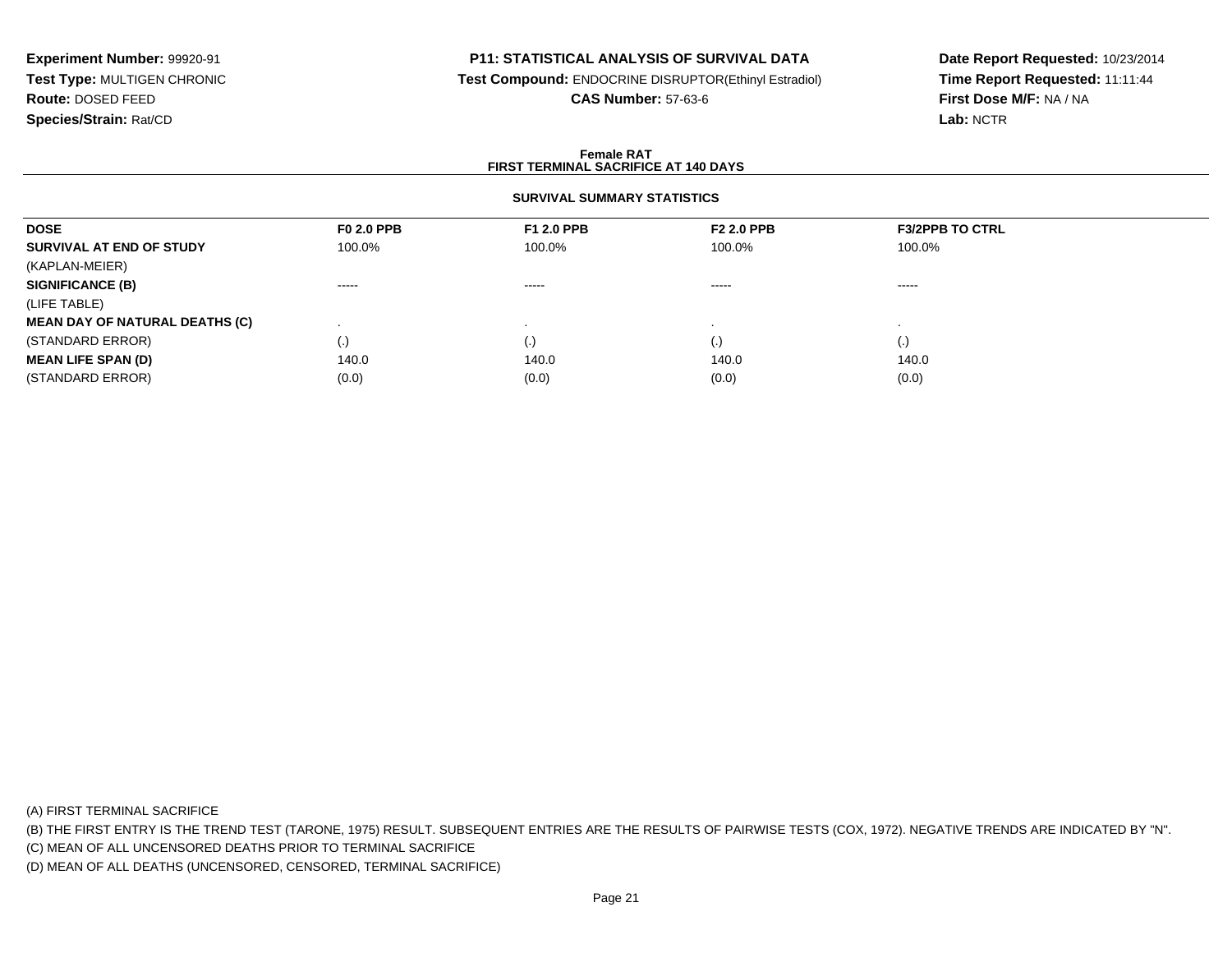### **P11: STATISTICAL ANALYSIS OF SURVIVAL DATA**

**Test Compound:** ENDOCRINE DISRUPTOR(Ethinyl Estradiol)

**CAS Number:** 57-63-6

**Date Report Requested:** 10/23/2014**Time Report Requested:** 11:11:44**First Dose M/F:** NA / NA**Lab:** NCTR

### **Female RATFIRST TERMINAL SACRIFICE AT 140 DAYS**

## **SURVIVAL SUMMARY STATISTICS**

| <b>DOSE</b>                           | <b>F0 10 PPB</b> | <b>F1 10 PPB</b> | <b>F2 10 PPB</b> | <b>F3/10PPB TO CTRL</b> |  |
|---------------------------------------|------------------|------------------|------------------|-------------------------|--|
| SURVIVAL AT END OF STUDY              | 100.0%           | 100.0%           | 100.0%           | 100.0%                  |  |
| (KAPLAN-MEIER)                        |                  |                  |                  |                         |  |
| <b>SIGNIFICANCE (B)</b>               | ------           | $\cdots$         | -----            | ------                  |  |
| (LIFE TABLE)                          |                  |                  |                  |                         |  |
| <b>MEAN DAY OF NATURAL DEATHS (C)</b> |                  |                  |                  |                         |  |
| (STANDARD ERROR)                      | (.)              |                  | (.)              | (.)                     |  |
| <b>MEAN LIFE SPAN (D)</b>             | 140.0            | 140.0            | 140.0            | 140.0                   |  |
| (STANDARD ERROR)                      | (0.0)            | (0.0)            | (0.0)            | (0.0)                   |  |

(A) FIRST TERMINAL SACRIFICE

(B) THE FIRST ENTRY IS THE TREND TEST (TARONE, 1975) RESULT. SUBSEQUENT ENTRIES ARE THE RESULTS OF PAIRWISE TESTS (COX, 1972). NEGATIVE TRENDS ARE INDICATED BY "N".

(C) MEAN OF ALL UNCENSORED DEATHS PRIOR TO TERMINAL SACRIFICE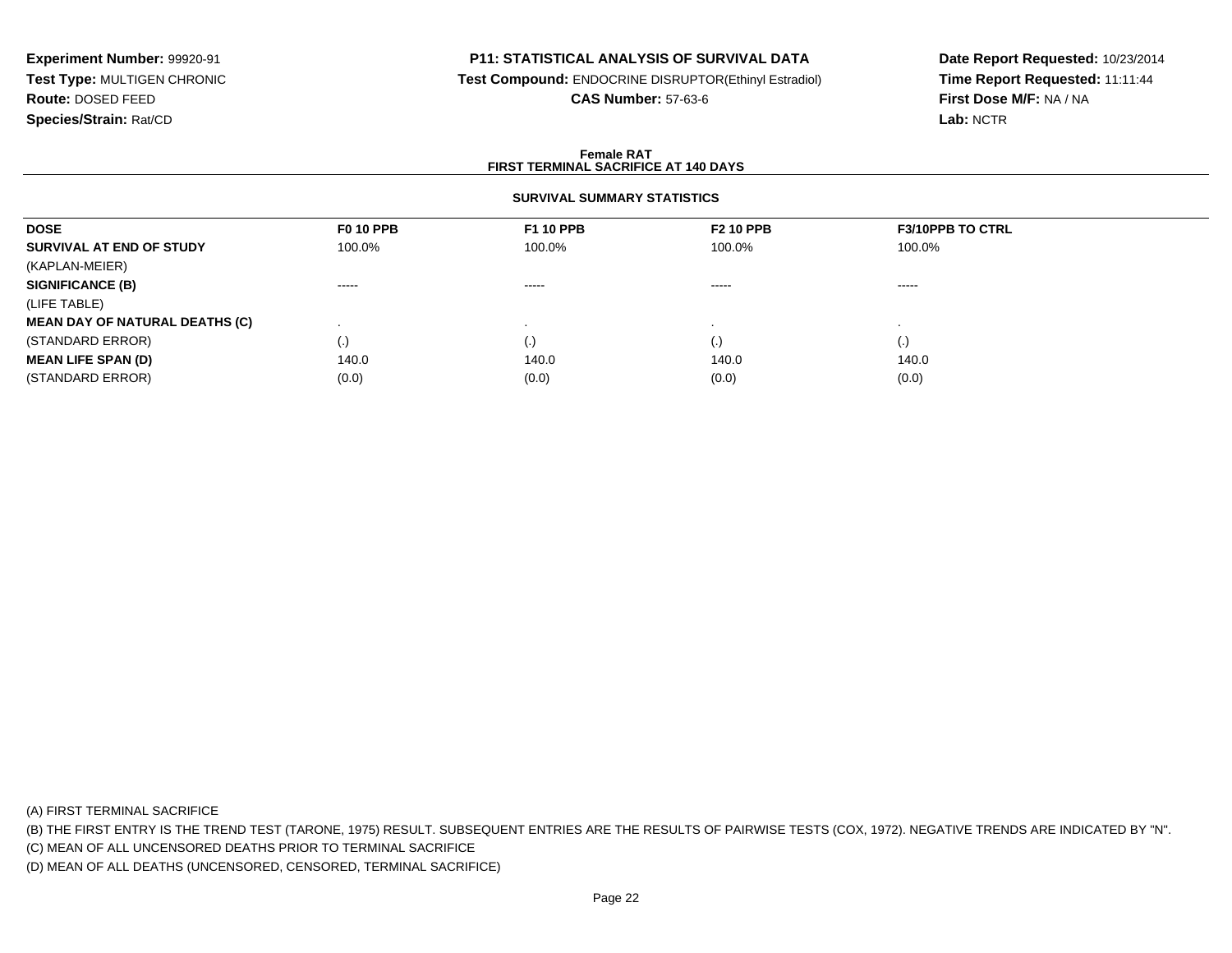## **P11: STATISTICAL ANALYSIS OF SURVIVAL DATA**

**Test Compound:** ENDOCRINE DISRUPTOR(Ethinyl Estradiol)

**CAS Number:** 57-63-6

**Date Report Requested:** 10/23/2014**Time Report Requested:** 11:11:44**First Dose M/F:** NA / NA**Lab:** NCTR

### **Female RATFIRST TERMINAL SACRIFICE AT 140 DAYS**

## **SURVIVAL SUMMARY STATISTICS**

| <b>F0 50 PPB</b> | <b>F1 50 PPB</b>       | <b>F2 50 PPB</b> | <b>F3/50PPB TO CTRL</b> |  |
|------------------|------------------------|------------------|-------------------------|--|
| 100.0%           | 100.0%                 | 100.0%           | 100.0%                  |  |
|                  |                        |                  |                         |  |
| $\cdots$         | $\cdots \cdots \cdots$ | -----            | -----                   |  |
|                  |                        |                  |                         |  |
|                  |                        |                  |                         |  |
| (.)              | (.)                    | $\cdot$          | (.)                     |  |
| 140.0            | 140.0                  | 140.0            | 140.0                   |  |
| (0.0)            | (0.0)                  | (0.0)            | (0.0)                   |  |
|                  |                        |                  |                         |  |

(A) FIRST TERMINAL SACRIFICE

(B) THE FIRST ENTRY IS THE TREND TEST (TARONE, 1975) RESULT. SUBSEQUENT ENTRIES ARE THE RESULTS OF PAIRWISE TESTS (COX, 1972). NEGATIVE TRENDS ARE INDICATED BY "N".

(C) MEAN OF ALL UNCENSORED DEATHS PRIOR TO TERMINAL SACRIFICE